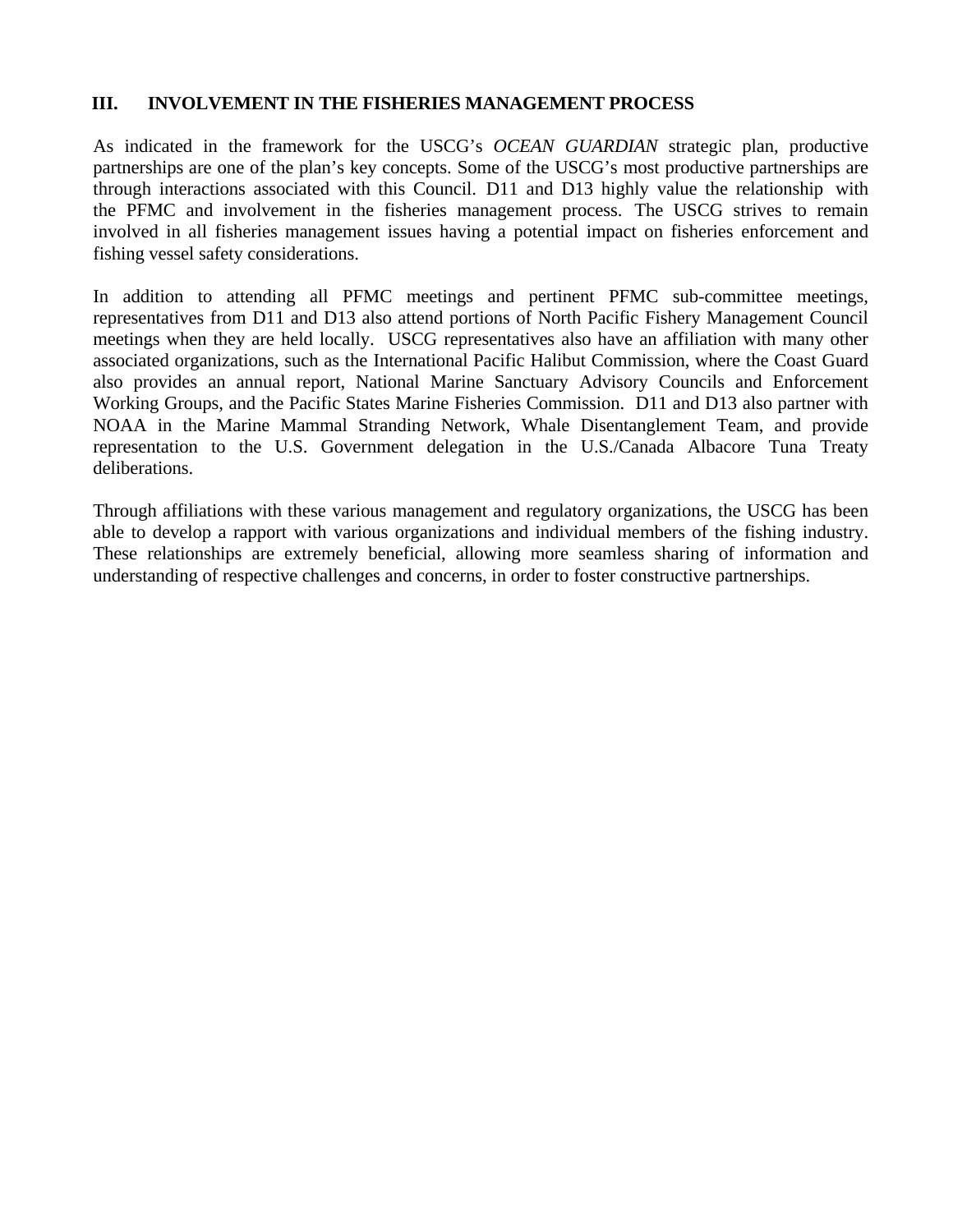## **IV. FISHERIES ENFORCEMENT RESOURCES**

D11's area of responsibility includes all waters off the coast of California out to 200 nautical miles, as well as California internal navigable waters. D13's area of responsibility includes all waters off the coasts of Washington and Oregon out to 200 nautical miles, as well as Washington internal navigable waters. Resources in both Districts are used for fisheries enforcement include cutters, aircraft, and boats from coastal stations.

### Cutters:

Patrol Boats: The primary surface fisheries law enforcement patrol resources are the 87' Coastal Patrol Boats and 110' Patrol Boats. Due to sea keeping and endurance limitations, patrol boats typically patrol within 50 nautical miles of shore. D11 patrol boats include thirteen 87' Coastal Patrol Boats located at coastal ports throughout the state and one 110' patrol boat in San Diego. D13 patrol boats include nine 87' Coastal Patrol Boats located in Puget Sound and Strait of Juan de Fuca ports, as well as one 110' Patrol Boat home-ported in Port Angeles, Washington, and one in Coos Bay, Oregon.

Buoy Tenders: Buoy tenders conduct periodic law enforcement, including fisheries enforcement, in conjunction with their primary mission of maintaining aids to navigation. D11 buoy tenders include one 225' Seagoing Buoy Tender home-ported in San Francisco and one 175' Coastal Buoy Tender in San Pedro. D13 uses one 225' Seagoing Buoy Tender, home-ported in Astoria, Oregon, for offshore fisheries enforcement.

Medium Endurance Cutters: Two 210' Medium Endurance Cutters, referred to as major cutters, located in Astoria, Oregon, and one in Port Angeles are also occasionally assigned to dedicated patrols in D11's and D13's waters or to monitor fisheries activity during transits to other operating areas. Competing mission demands and patrol requirements in other regions have significantly decreased West Coast fisheries enforcement patrols by major cutters during the past several years.

High Endurance Cutters: The High Endurance Cutters belong to the Pacific Area command and are assigned to patrol throughout the Pacific Area Theater. The West Coast include two 378' High Endurance Cutters in Seattle and three out of five of the USCG's newest class of major cutter, the 418' National Security Cutter, are home-ported in Alameda, California, with a fourth scheduled to arrive during 2017. Although their primary operational obligations are elsewhere, these larger cutters have occasionally conducted brief domestic fisheries patrols, in conjunction with other patrol tasking, in D11's and D13's areas of responsibility during the past several years.

### Aircraft:

Rotary-wing: The primary aviation fisheries law enforcement resources on the West Coast are H-60 Jayhawk and H-65 Dolphin helicopters. Due to endurance and safety limitations, offshore patrols are typically conducted as far as 50-75 nautical miles offshore. D11's four helicopter air stations are located in San Diego, Los Angeles, San Francisco, and Humboldt Bay (McKinleyville). D13's three helicopter air stations are located in Port Angeles, Washington, and Astoria, and North Bend, Oregon, including a satellite Air Facility in Newport, Oregon.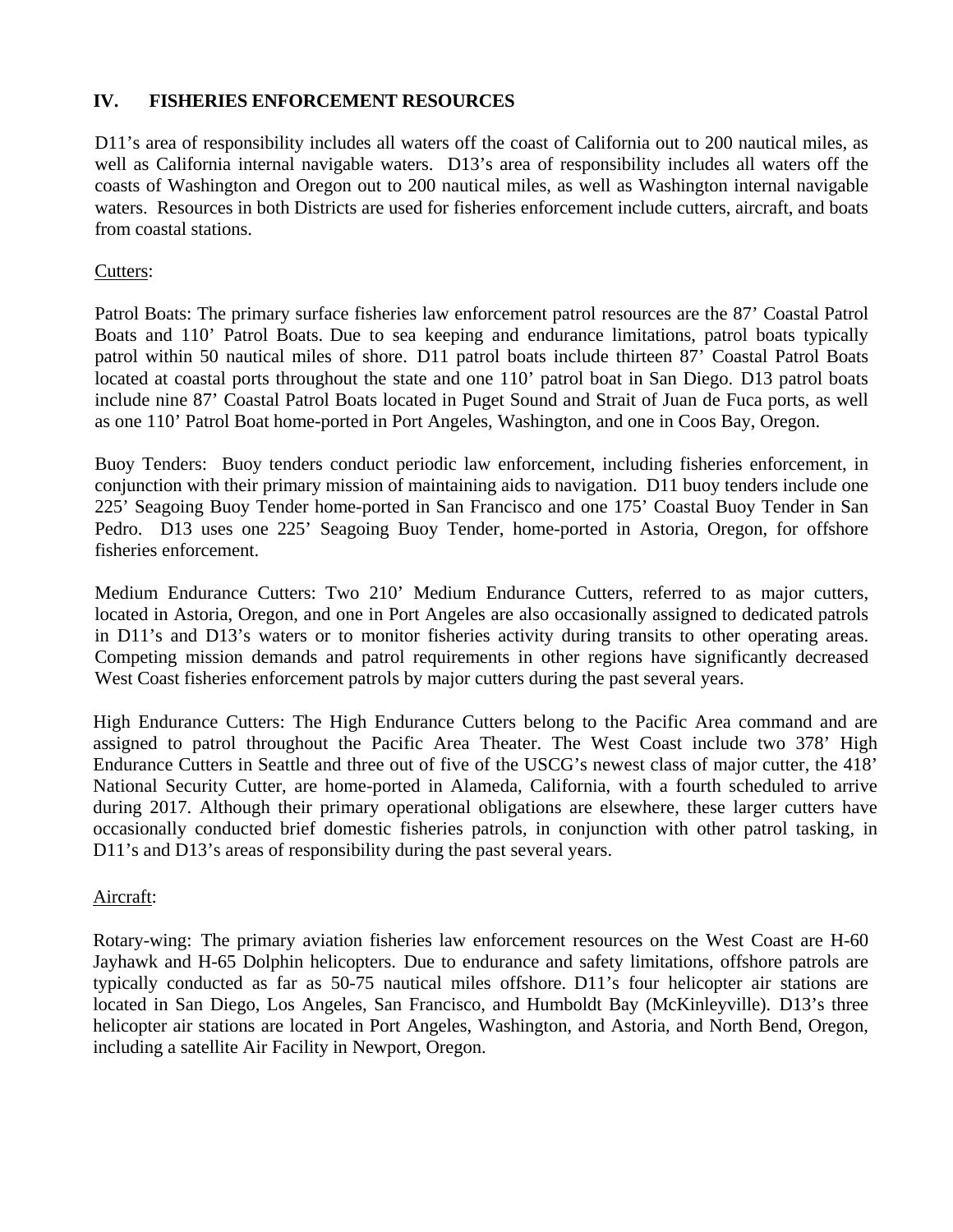Fixed-wing: Air Station Sacramento provides fixed-wing aircraft to conduct surveillance flights along the entire West Coast and throughout the Eastern Pacific, deploying in support of missions as far north as Alaska and as far south as Central America. During 2016, Air Station Sacramento completed the transition from C-130 aircraft to a new platform, HC-27J aircraft, to conduct medium range patrols. Varying fixed-wing missions will continue to compete for time with domestic fisheries enforcement patrols.

#### **Boat Stations:**

Small boats from coastal stations have the primary mission of search and rescue. However, small boat crews are also trained in the fisheries law enforcement mission and conduct patrols to enforce fisheries and safety regulations, typically within 20 nautical miles of shore. D11 has fourteen small boat stations located along the California coast, with one boat station manned entirely by the Coast Guard Auxiliary, an all volunteer component of the service, in Crescent City. D13 has eleven coastal small boat stations along the Washington and Oregon coasts, as well as three stations in Washington internal waters (Port Angeles, Bellingham, and Seattle) and one on the Willamette River (Portland). Two additional seasonal stations are also operated in Central and Southern Oregon during summer months with higher boating activity. Typical boat types at West Coast stations include the 47' motor lifeboat, the 45' response boat, the 29' response boat, and 25' response boat. In addition, several D13 boat stations are equipped with 52' motor lifeboats, which, similar to the 47' motor lifeboats, are specifically designed and manned for operations in heavy surf conditions, as well as having the capability to respond as far as 150 nautical miles offshore.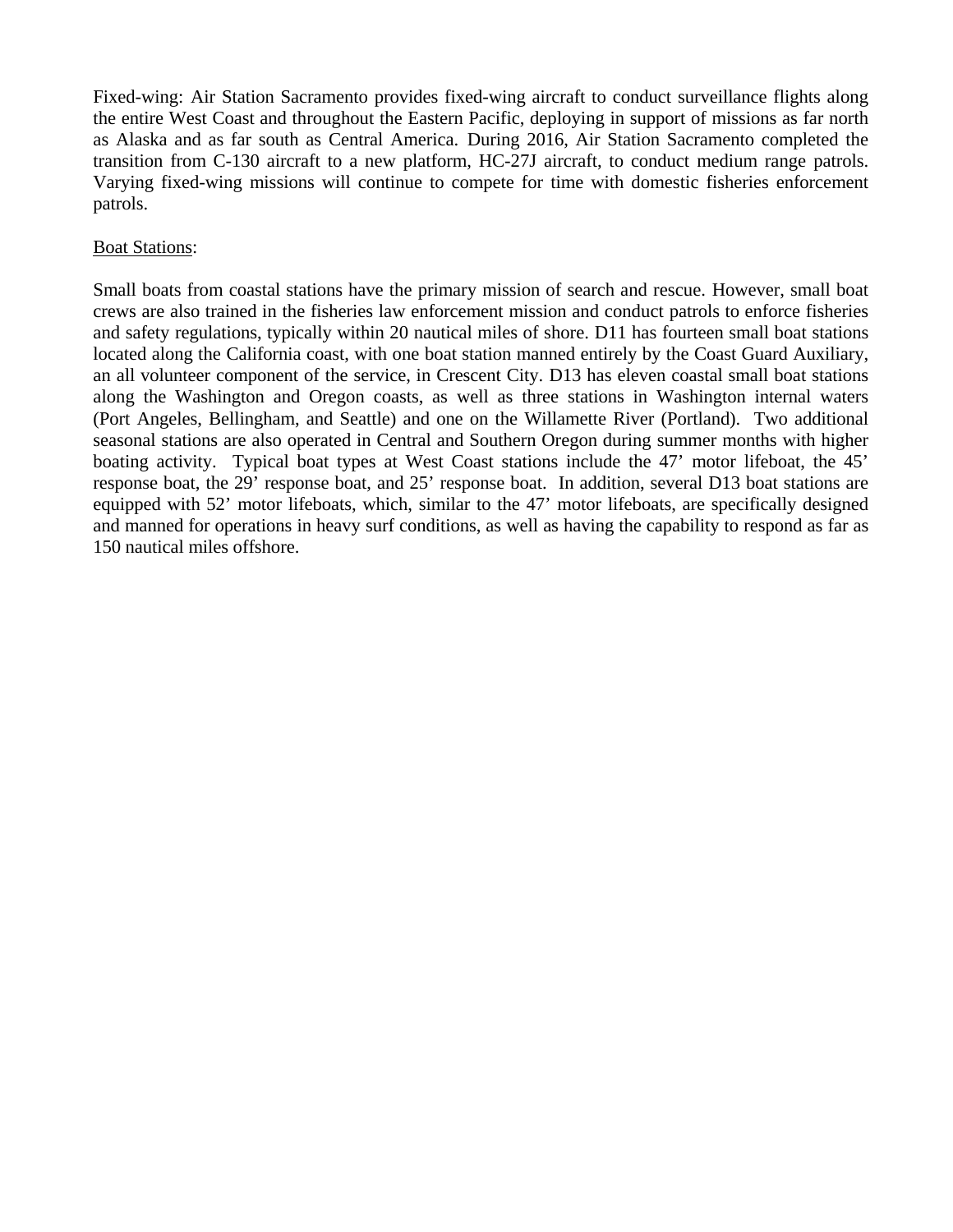## **V. U. S. COAST GUARD MISSIONS**

LMR protection and enforcement is just one of several important missions the USCG is required to accomplish. The USCG is tasked with eleven statutory missions, which encompass protecting the maritime economy and environment, defending maritime borders, and assisting those in distress. A comprehensive list of USCG missions includes:

- Aids to Navigation**:** The USCG sets and maintains aids to mark the waters of the United States and its territories to assist boaters in navigation and alert them to obstructions and hazards.
- Defense Readiness**:** In support of the National Military Strategy and Department of Defense operations, USCG assets are capable and equipped to deploy and conduct joint operations in support of critical needs of combatant commanders.
- Drug Interdiction**:** The USCG is the lead federal agency for maritime drug interdiction and shares lead responsibility for air interdiction with the U.S. Customs Service.
- Ice Operations**:** The USCG conducts icebreaking services to assist vessels and communities in emergency situations and facilitate essential commercial maritime activities in the Great Lakes and Northeast regions.
- Living Marine Resources**:** The USCG enforces fisheries laws at sea, as tasked by the Magnuson-Stevens Fisheries Conservation and Management Act. The USCG also shares marine protected species responsibilities and authority based on legislation under the Endangered Species Act, Marine Mammal Protection Act, and the Sanctuaries Act.
- Marine Environmental Protection**:** The USCG develops and enforces regulations to avert the introduction of invasive species into the maritime environment, stop unauthorized ocean dumping, and prevent oil and chemical spills.
- Marine Safety**:** The USCG inspects commercial vessels, responds to pollution, investigates marine casualties and merchant mariners, manages waterways, and licenses merchant mariners.
- Migrant Interdiction**:** The USCG enforces immigration law at sea by conducting patrols and coordinating with other federal agencies and foreign countries to interdict undocumented migrants at sea.
- Other Law Enforcement: Preventing illegal foreign fishing vessel encroachment in the U.S. EEZ is a primary USCG role vital to protecting the integrity of the nation's maritime borders and ensuring the health of U.S. fisheries.
- Ports, Waterways, and Coastal Security**:** The USCG is responsible for protection of the U.S. Maritime Domain and Marine Transportation System.
- Search and Rescue (SAR)**:** Minimizing the loss of life, injury, property damage or loss by rendering aid to persons in distress and property in the maritime environment is the USCG's highest priority mission.

Although certain USCG units primarily focus on specific missions, such as small boat stations conducting SAR and buoy tenders maintaining aids to navigation, almost all USCG units participate in multiple missions, often simultaneously, requiring extensive training and operational expertise to remain proficient.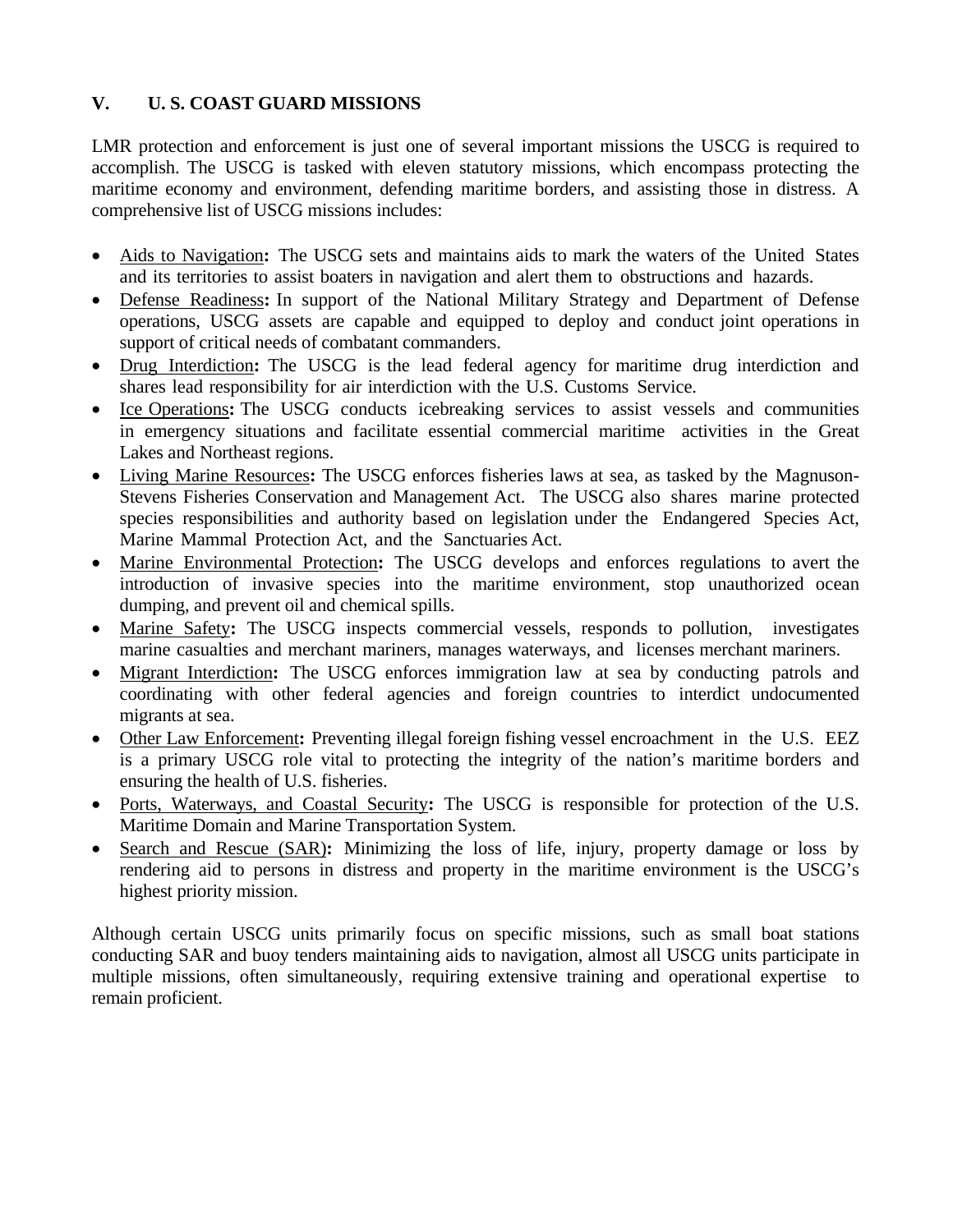## **VI. LIVING MARINE RESOURCES TRAINING**

Due to the multi-mission nature of the Coast Guard and the dynamic and complex fisheries regulations, all operational USCG units involved in the LMR enforcement mission receive training at least every 18 months. Training is provided by the Pacific Regional Fisheries Training Center (PRFTC) located on Coast Guard Island in Alameda, California – which provides training to units in Washington, Oregon, California, Hawaii, and Guam.

PRFTC is one of five Coast Guard Regional Fisheries Training Centers (RFTCs) solely dedicated to training focused on the preservation and protection of living marine resources. In addition to its stateof-the-art training room, PRFTC has commercial and recreational fishing vessel training platforms specifically designed to facilitate performance based training and evaluations for student boarding officers. PRFTC hosts seven resident courses per year – three sessions for California LMR Boarding Officers and four for Oregon/Washington LMR Boarding Officers. In 2016, PRFTC hosted and trained 133 personnel for the LMR Boarding Officer courses.

Partner agency involvement has been vital to the success of all resident courses. NOAA Office of Law Enforcement has graciously provided representation at nearly all California and Northwest courses since their inception. Also, since 2015, a NOAA Supervisory Enforcement Officer has occupied an onsite office at the schoolhouse. Their presence at the training center has proven invaluable with further fostering the partnership between NOAA OLE and the USCG, helping to ensure the success of the training program.

In an effort to support the LMR enforcement mission, the five RFTCs implemented an LMR Field Advisor Program in 2016. This program provides a qualified RFTC instructor to travel to operational units to assess the quality of training offered at the RFTC and to support the units' LMR training programs. Since the implementation of the program, PRFTC sent two Field Advisors underway on USCG cutters where they completed 10 LMR boardings.

In addition to formal LMR training, District staffs also participate in impromptu LMR training at local units, often specifically in preparation for upcoming fishing seasons or enforcement emphasis operations. These training sessions also frequently rely on partner agency participation to enhance the learning environment and to ensure the consistency of our shared enforcement responsibilities throughout the coast.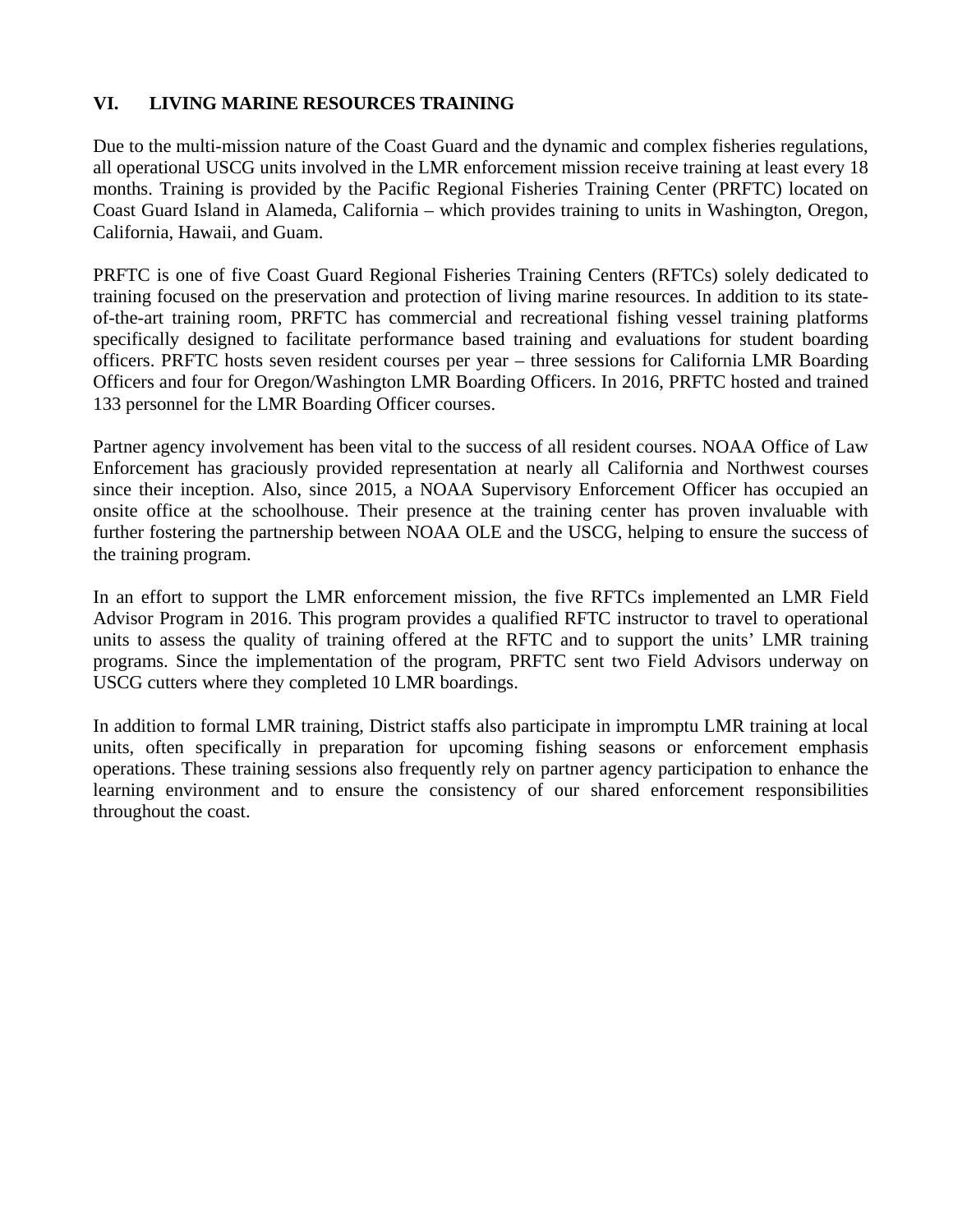## **VII. FISHERIES ENFORCEMENT EFFORTS**



## **2016 U.S.WestCoastLiving Marine ResourcesEnforcement Resource Hours**

**Figure 1** depicts the total resource hours dedicated to the Living Marine Resources mission on the West Coast during the last three years. Further details are below.

- The majority of West Coast offshore fisheries enforcement efforts continue to be conducted by D11's and D13's 110' and 87' patrol boats (WPBs). D11 and D13 WPBs conducted 35 dedicated fisheries enforcement patrols during 2016. To supplement WPB efforts, CGC FIR (D13) also conducted two offshore fisheries patrols during 2016.
- Since most WPBs spend the majority of the year conducting missions other than offshore fisheries, riders from other units and agencies with fisheries enforcement experience are often arranged to augment WPB boarding teams to maximize their effectiveness.
- In addition to offshore fisheries patrols, USCG units enforced federal safety regulations and monitored tribal and non-tribal fisheries activity in Washington internal waters, as well as Columbia River Buoy 10 recreational salmon fisheries during the summer. Operations were also conducted in internal waters to monitor high volumes of vessel traffic associated with certain fisheries openers. The majority of these efforts included joint patrols, embarking riders, or sharing of information with state and NOAA fisheries enforcement personnel, as highlighted in Section VIII of this report.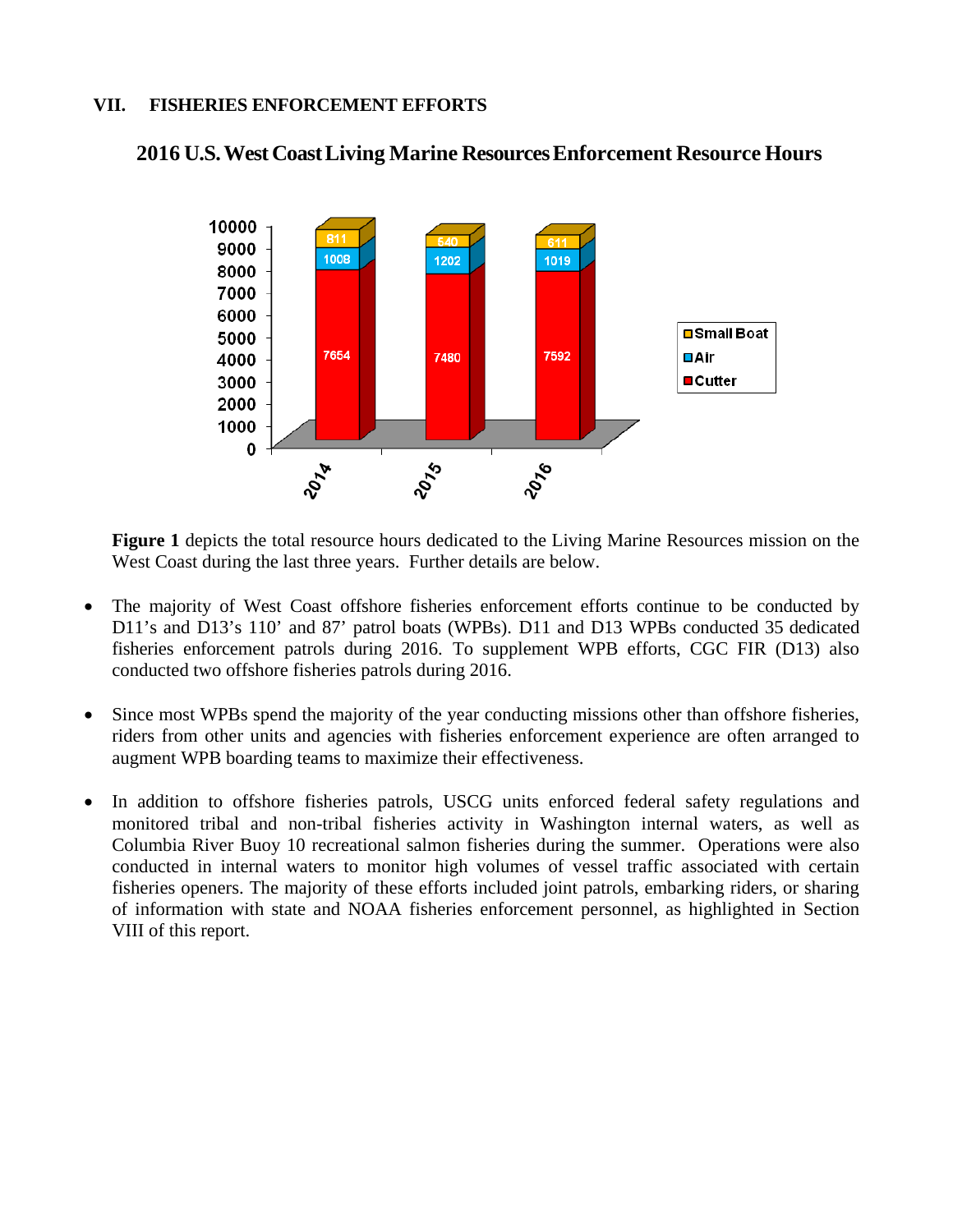## **2016 FisheriesBoardings and Violations**

#### **1032 Fisheries Boardings 39 Fisheries Violations**

- Of the 1032 fisheries boardings, approximately two-thirds of the overall total involved enforcement of regulations associated with federal fisheries managed by the PFMC, while the remainder of the boardings was on vessels participating in fisheries administered by Treaty tribes and the states. Approximately 47% of the boardings were on commercial fishing vessels, while approximately 53% were on recreational vessels engaged in fishing.
- The 39 violations involved documentation of non-compliance with federal fisheries regulations, which were forwarded to NOAA for adjudication, as well as suspected violations of state and tribal regulations which were forwarded to the appropriate agencies for disposition. Of the total number of violations, a large percentage were documented during joint operations or as a result of information sharing with federal and state enforcement partners, as summarized in section VIII of this report.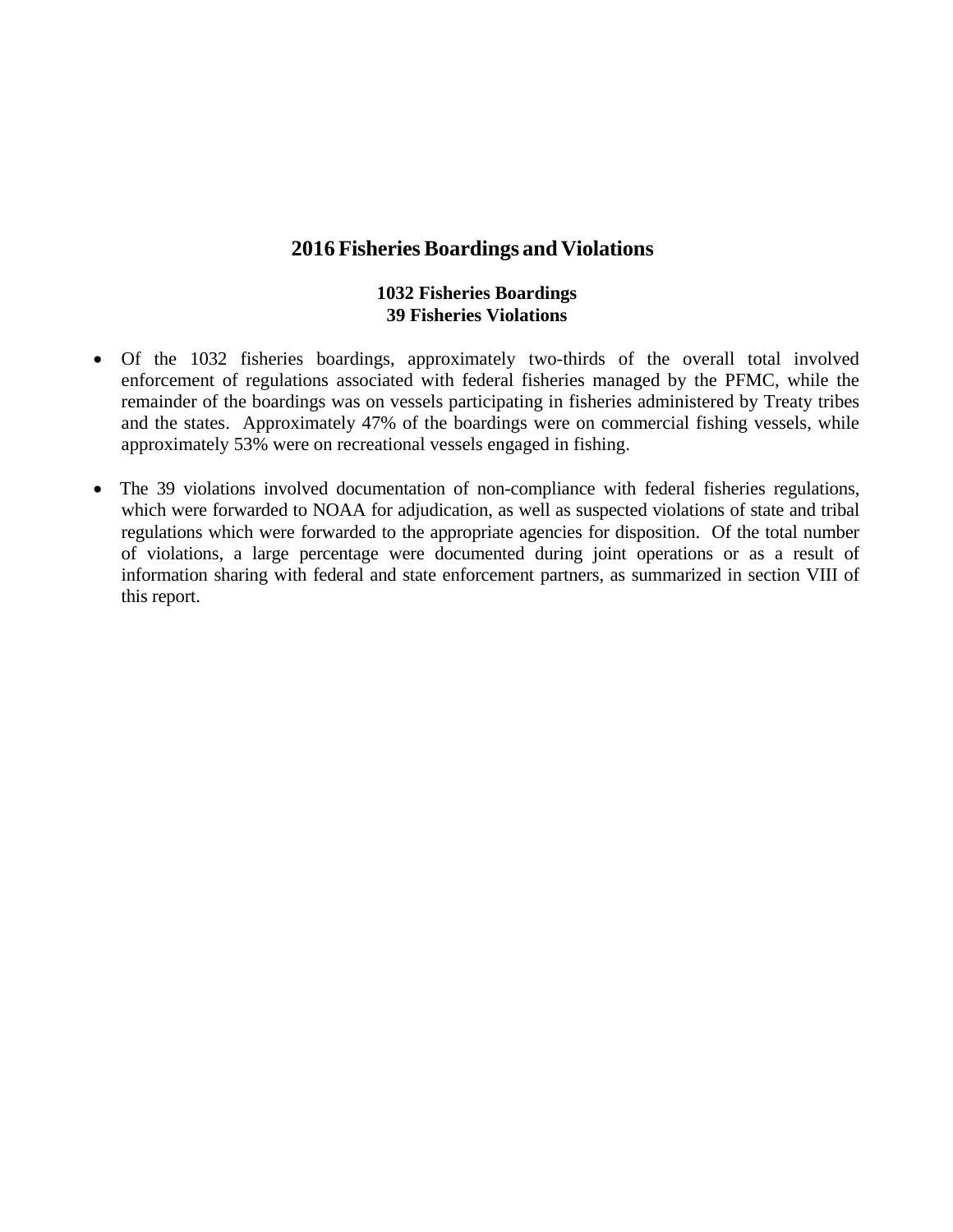## **VIII. JOINT ENFORCEMENT INITIATIVES**

Some of the USCG's most effective efforts are the result of working collaboratively with partners from NOAA OLE, Treaty Tribes, and California, Oregon, and Washington state fisheries enforcement personnel. An open flow of communications throughout the year is vital to evaluating trends observed by respective agencies and planning operations to support PFMC managed fisheries and other important enforcement concerns throughout the West Coast region, ensuring shared success.

Not only does collaboration occur at the management level, but operational units also work closely with their federal, tribal, and state counterparts in the field. For the past several years, USCG Station Grays Harbor has hosted detachments of Washington Department of Fish and Wildlife (WDFW) and NOAA OLE personnel, as well as providing dock space for WDFW's enforcement vessel CORLISS. A NOAA enforcement officer is also co-located at USCG Station Coos Bay and a newly assigned NOAA supervisory enforcement officer was co-located on Coast Guard Island in Alameda, California at the beginning of 2016. Co-location of partnering agency personnel has greatly enhanced collective efforts and additional future opportunities will continue to be pursued.

Some specific examples of joint operational efforts and interactions during 2016 include:

- Embarking riders in support of investigations and to monitor fisheries activity:
	- In January 2016, based on suspicious activity observed by USCG Maritime Force Protection Unit Bangor, Washington, which typically is not involved in fisheries enforcement, a joint operation with WDFW was coordinated to monitor recreational fishing activity in Puget Sound. Embarked WDFW enforcement personnel issued citations to recreational anglers for illegally retained catch, unauthorized gear, and license violations.
	- In February 2016, D11 units conducted joint operations with state and local enforcement agencies in support of the Channel Island National Marine Sanctuary, conducting 80 boardings, resulting in documentation of violations for lack of fishing licenses, illegal take of scorpion fish, fishing inside the marine protected area, and illegal possession of mako shark fins. In addition, a Pacific Loggerhead turtle was found in distress and rehabilitated at the Long Beach aquarium.
	- In October, 2016, WDFW requested assistance from Station Port Angeles to respond to a report of potential closed season fishing in state waters. A joint USCG and WDFW boarding team documented a closed area violation.
	- In October, 2016, D11 units conducted joint operations with California Department of Fish and Wildlife (CDFW) to monitor recreational and commercial dive spiny lobster harvesting. The operation involved joint media outreach and a press release on safe practices during the spiny lobster dive season.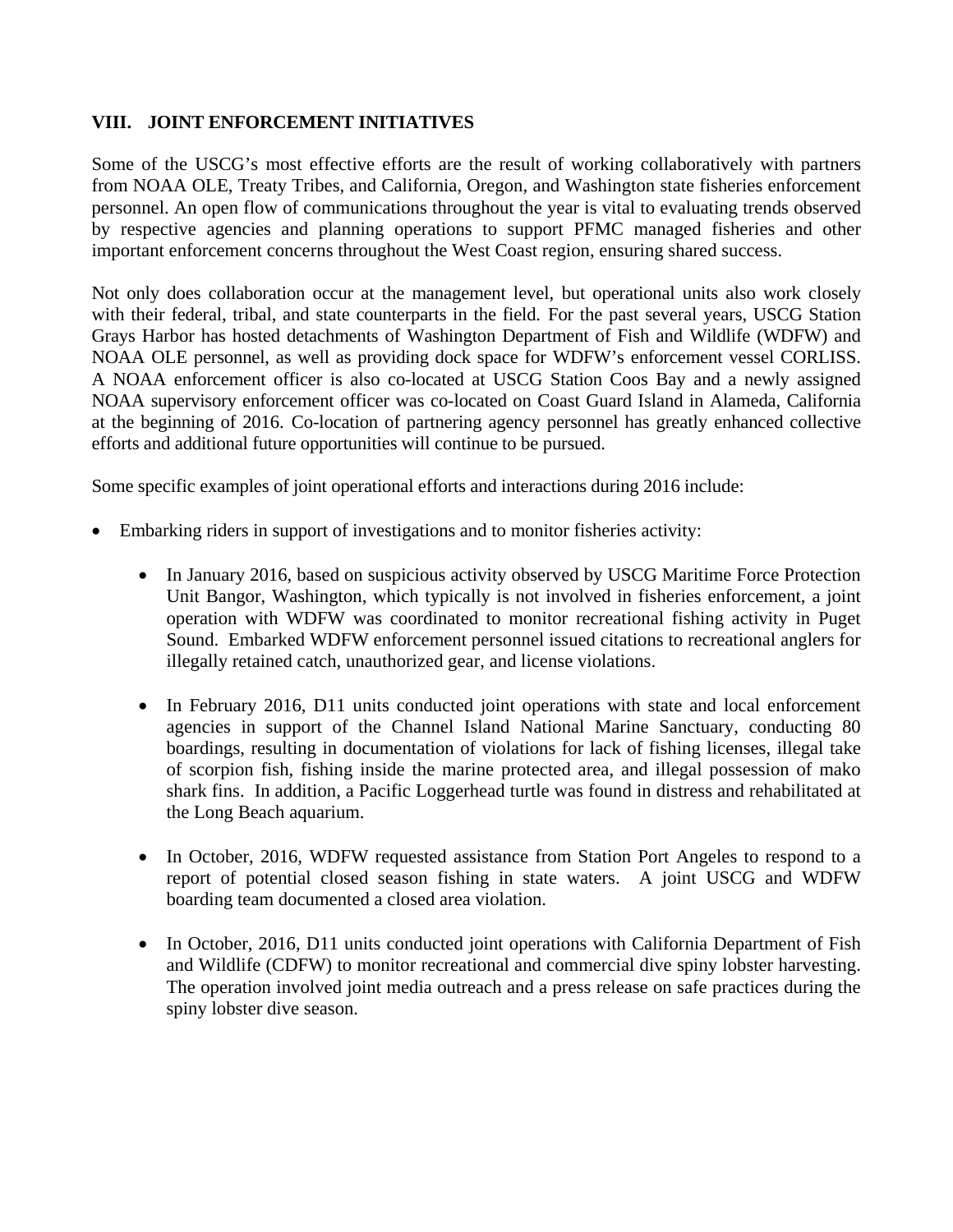- Conducting dedicated joint operations to enforce general fisheries regulations, as well as monitoring activity of particular concern:
	- WDFW and Oregon State Police (OSP) personnel embarked USCG helicopters to monitor activity at the start of the Dungeness crab season in January and commercial Pacific halibut derbies in June and July 2016.
	- During an operation at the start of the Dungeness crab season, Station Grays Harbor assisted WDFW with monitoring an offload of 87,000 lbs of crab from a participating vessel. WDFW cited the operator for possession of 2,726 lbs of undersized and illegally retained crab.
	- Also early in the Dungeness crab season, a boarding team from Sector Columbia River assisted OSP with measuring 40,000 lbs of crab from a participating vessel. OSP cited the operator for possession of 1,543 lbs of undersized crab.
	- Sector Puget Sound personnel conducted joint operations with WDFW in Washington internal waters during May to monitor recreational shrimp, Pacific halibut, and rockfish openers.
	- During the first commercial Pacific halibut derby on June  $22<sup>nd</sup>$ , 2016, CGC CUTTYHUNK conducted a joint boarding with a NOAA enforcement officer and a vessel was cited for use of a "crucifier" preventing the crew from safely discarding undersized catch in accordance with International Pacific Halibut Commission regulations.
	- Also during the first Pacific halibut derby, a boarding team from Sector Columbia River conducted post-derby dockside checks to monitor fisheries offloads in conjunction with NOAA. An investigation was initiated into a vessel with a permit designation for a greater vessel length than the documented length of the vessel, therefore increasing available quota for the vessel; violations were also documented on two other vessels for retention of undersized halibut.
	- In November 2016, USCG Sector Puget Sound conducted Operation Hood Canal After Hours Gillnet, a joint patrol with CGC SWORDFISH, Air Station Port Angeles, and WDFW, resulting in documentation of a gillnetter harvesting salmon nearly an hour after the season closed and also fishing in a closed area. Citations were issued and over 1,800 lbs of chum salmon was seized.

Finally, similar to the benefits gained from working with enforcement partners, an open flow of communications between the USCG and fishing industry stakeholders is also vitally import to successful mission execution. Industry reports of potential enforcement concerns, whether they are in coastal waters or several hundred miles offshore, are extremely valuable to enhancing the USCG's maritime domain awareness. Reports from stakeholders are most effective when they are as timely, as accurate, and as detailed as possible. Even if an immediate response isn't possible, these reports often assist in making the case for the need of more assets to be devoted to a particular area of concern.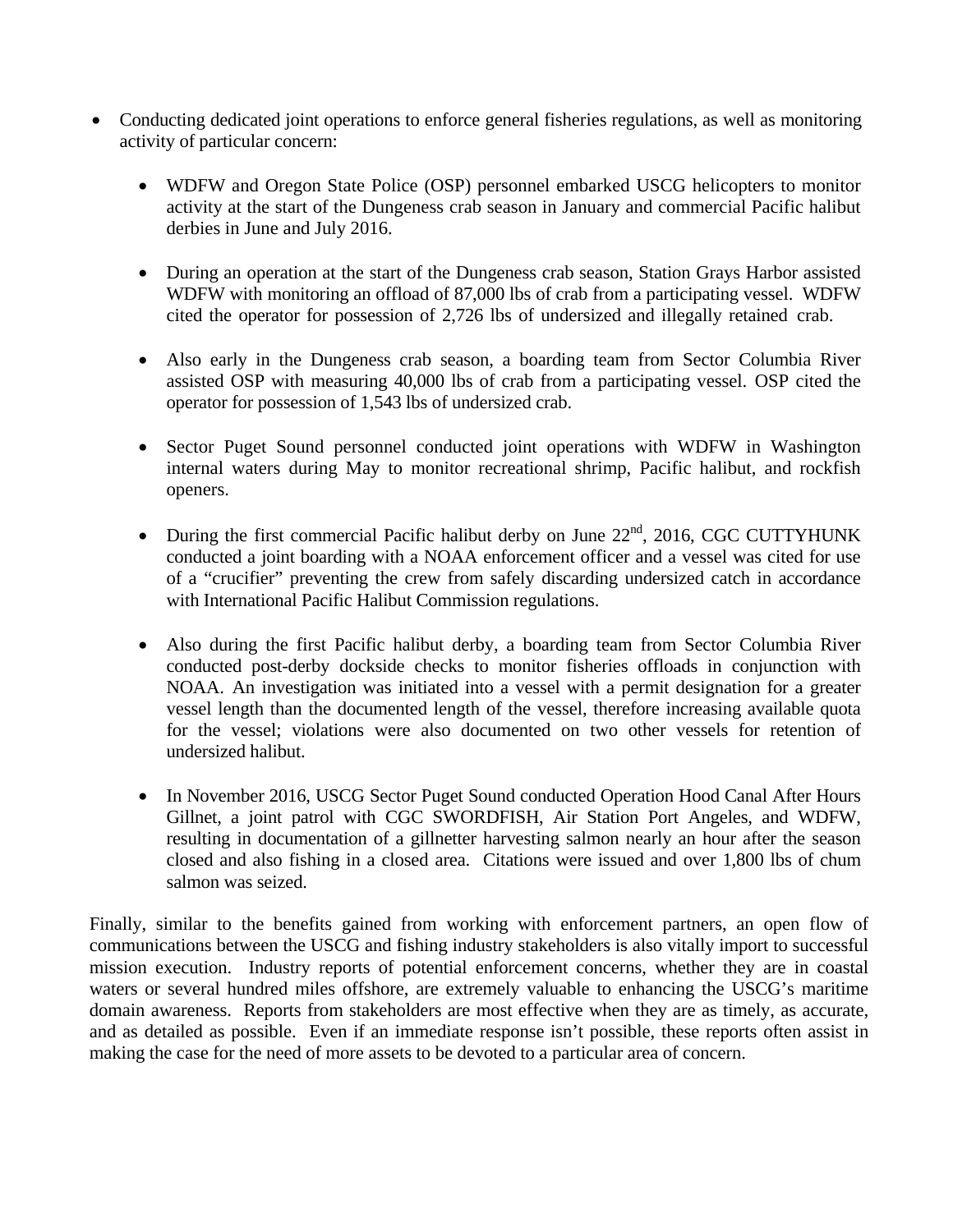## **IX. MARINE PROTECTED SPECIES**

In addition to fisheries enforcement, the Coast Guard has an active Marine Protected Species protection program, with a strategic plan titled OCEAN STEWARD. Patrolling surface units and aircraft are directed to provide information on ESA species, migratory birds, marine mammal sightings and interactions, as well as working closely with agency partners and other stakeholders through stranding networks and the National Marine Sanctuaries.

- D11 and D13 participated in twenty one marine protected species response operations during 2016, with highlights of some of them summarized below:
	- In March and April 2016, a Air Station Sacramento C-130 transported three rehabilitated olive ridley sea turtles from Newport, OR and Seattle to San Diego.
	- In July 2016, Station Grays Harbor launched a small boat to assist the local marine mammal stranding network with responding to a report of a whale entangled in crab pot gear.
	- In September 2016, Sector San Francisco received a request to assist NOAA with an entangled whale in vicinity of Drakes Bay. Station Golden Gate launched and assisted with passenger and gear transfer to CGC TERN. Attempts to locate the whale were unsuccessful.
	- In September 2016, CGC HALIBUT identified and reported a dead whale carcass to NOAA.
- Additional USCG efforts associated with marine protected species during 2016 included:
	- In January 2016, CGC TERN and CGC SOCKEYE patrols in the Greater Farallones National Marine Sanctuary resulted in documentation of two separate violations for lack of proper discharge valves that allowed discharge of untreated sewage into the Sanctuary.
	- In July 2016, D13 enforcement personnel participated in an orca whale ESA enforcement patrol with NOAA. One citation was issued to a vessel operator for violating ESA vessel approach regulations. Several other vessel operator contacts were made to issue verbal warnings and to distribute educational materials.
	- In August 2016, Station Quillayute River and Air Station Port Angeles participated in a SAR response for a 22' skiff capsized off the NW Washington coast within the Olympic Coast National Marine Sanctuary. D13 assisted NOAA with the investigation into the vessel sinking in the Sanctuary.
	- In August 2016, D13 and Sector Columbia River personnel participated in NOAA Large Whale Disentanglement training in Westport, WA. NOAA OLE and WDFW personnel also participated in the training, which included classroom instruction and on-water exercises. Similar training was also conducted during the month in the Puget Sound and Newport, OR.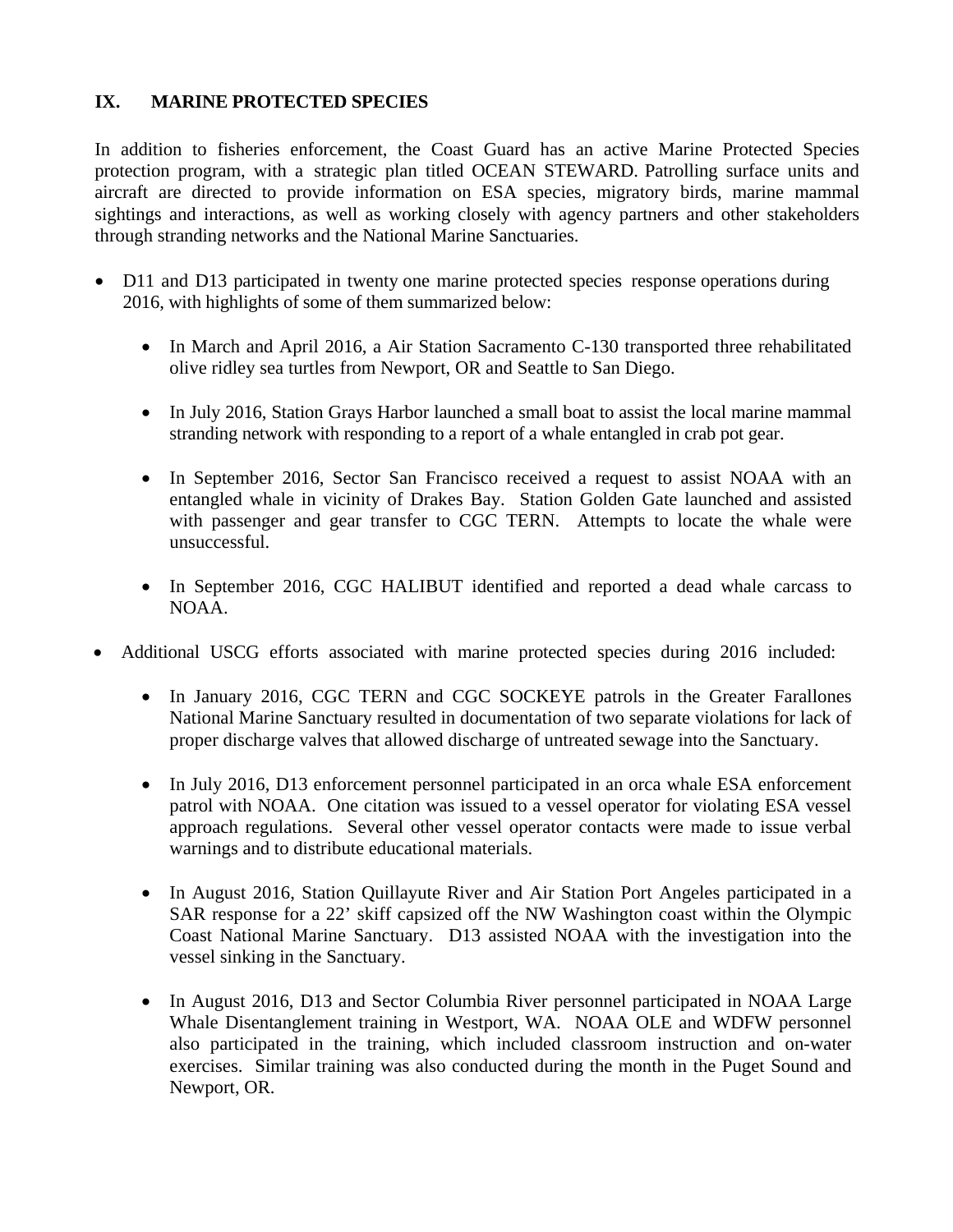- In September and October 2016, Sector San Francisco cutters patrolled 100 hours, monitoring vessel traffic in areas of dense marine mammal activity. USCG presence on the water provided a visible deterrent to unlawful activity and no violations were observed.
- Throughout 2016, D11 assets conducted law enforcement patrols within the Channel Islands, Monterey Bay, Greater Farallones and Cordell Bank National Marine Sanctuaries.
- Throughout 2016, D13 enforcement and intelligence office staffs worked with the Deputy Director of the Olympic Coast National Marine Sanctuary to develop a comprehensive Incident Database to chronicle incidents associated with pollution and other discharges within or near the OCNMS since its establishment in 1994.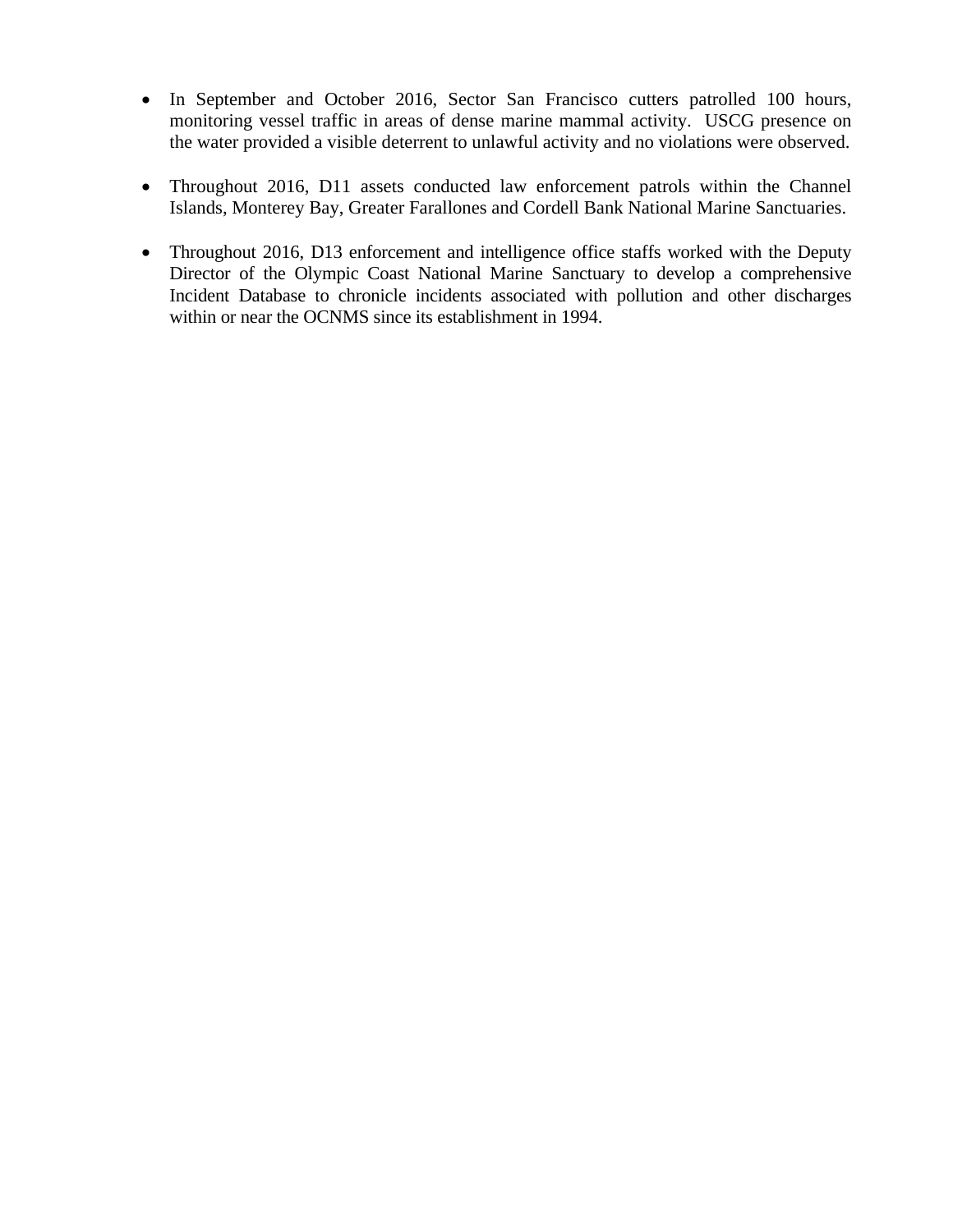## **X. FOREIGN FISHERIES: ILLEGAL, UNREPORTED, AND UN REGULATED FISHERIES / INTEGRITY OF THE U.S. EXCLUSIVE ECONOMIC ZONE**

Foreign fisheries enforcement, involving illegal, unreported, and unregulated (IUU) fisheries, as well as ensuring the integrity of the U.S. Exclusive Economic Zone (EEZ), fall under the USCG's Other Law Enforcement (OLE) mission, as described in Section V of this report. 2016 efforts associated with specific components of the OLE mission are summarized below.

## IUU Fisheries:

USCG high seas drift net (HSDN) fisheries enforcement efforts are typically conducted out of District 17 (D17-Alaska) and District 14 (D14-Hawaii). Although direct involvement with specific HSDN activities have historically been relatively low on the West Coast, as summarized below, D11 and D13 remain alert to potential issues involving portions of respective areas of responsibility or activity with the potential to impact fisheries or stakeholder representatives related to the PFMC.

NOAA and the USCG work closely with enforcement agencies from Canada, China, Japan, and the Russian Federation to enforce the North Pacific Anadromous Fisheries Commission (NPAFC) prohibition on directed fishing for anadromous stocks in the high seas areas of the North Pacific Ocean. As was done in 2015, during 2016 patrols by Canadian and USCG enforcement aircraft from airports in Japan boosted operational effectiveness. USCG HC-130s flew a total of 264 patrol hours and sighted 434 vessels, detecting no illicit activity, during 2016. Under the USCG's Operation North Pacific Guard, conducted out of D17 during the spring and summer months, the USCG continued to host Chinese Coast Guard officers aboard a USCG cutter to increase the efficacy of ship patrols. Hosting Chinese Coast Guard officers on USCG cutters falls under the Chinese shiprider program established through a memorandum of understanding signed in 1993. Coast Guard Cutter MELLON conducted a 91-day patrol in the International waters of the North Pacific Ocean in support of the operation, resulting in 826 vessel sightings and boardings of three WCPFC vessels. Similar to 2015, patrols during 2016 did not result in the detection of any fishing vessels suspected of employing largescale HSDN.

In an operation not associated with North Pacific Guard, in March 2016, D11 received information about the Chinese flagged F/V FU YUAN YU possibly fishing in an Inter-American Tropical Tuna Commission (IATTC) area based on AIS tracks. FU YUAN YU fishing fleet vessels are not IATTC registered and appeared to be IUU fishing. D11 coordinated air resources to overfly the fishing fleet. One FU YUAN FU vessel was located and observed transiting the IATTC area. The photos and information were passed to NOAA and Department of State.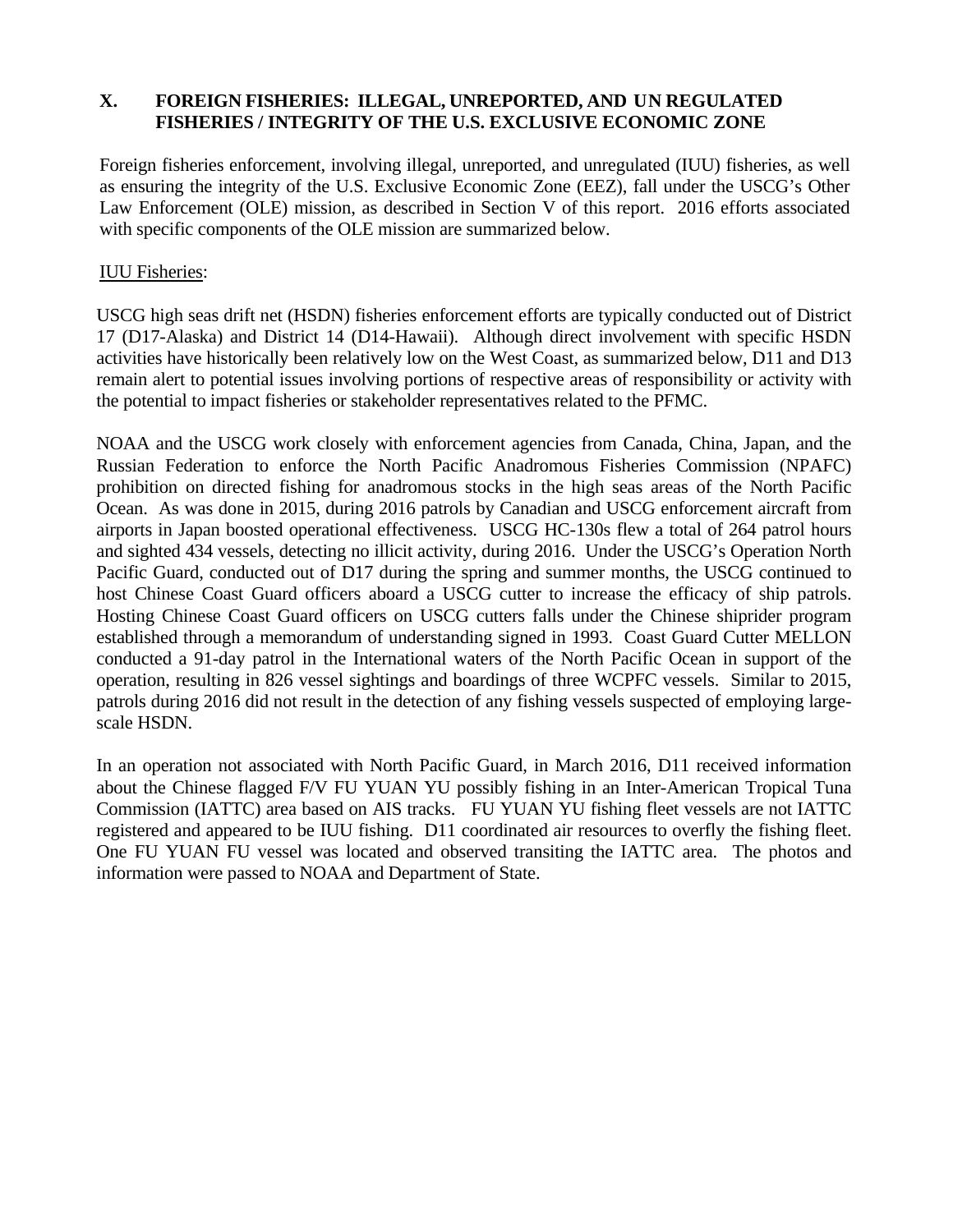#### Integrity of the U.S. EEZ:

Efforts specific to the West Coast were primarily associated with fisheries pursuant to the U.S./Canada Tuna Treaty. During 2016, the final year of the most recent reciprocal access regime under the Treaty, the USCG focused on robust air and surface surveillance along the U.S./Canada EEZ boundary as resource availability allowed. USCG efforts such as these, which are in support of ensuring the integrity of the U.S. EEZ, fall under D13's Operation Olympic Shield, a comprehensive and multiagency enforcement plan to deter illegal incursions into the U.S. EEZ. In addition to scheduled cutter and helicopter surveillance patrols, two C-27 patrols from USCG Air Station Sacramento also flew in support of Operation Olympic Shield, by monitoring the closure of the reciprocal access season for Canadian tuna trollers in the U.S. EEZ, effective September  $15<sup>th</sup>$ , 2016.

Two Canadian tuna trollers were boarded while fishing in the U.S. EEZ during 2016. Several others were observed by USCG cutters and patrol aircraft. All Canadian vessels observed were determined to be authorized to fish in the U.S. EEZ under the Treaty and were in compliance with all applicable Treaty provisions.

To ensure the integrity of the EEZ, the USCG works closely with various agency partners, including NOAA OLE and General Counsel, state enforcement, and the U.S. Attorney's Office to ensure collaborative preparation for potential attempts by un-authorized (i.e. non-permitted) Canadian tuna trollers to fish in the U.S. EEZ. For the past five seasons, the USCG has also provided the U.S. albacore fleet with 24x7 contact information and a list of information to report if they observe suspected illegal foreign fishing in the EEZ. No illegal activity has been detected or reported since reciprocal access was resumed under the Tuna Treaty from 2013 to 2016. The USCG will remain engaged in potential discussions regarding the future of reciprocal access under the Treaty and enforcement strategies will be developed and patrol assets will be deployed, as available, to ensure compliance.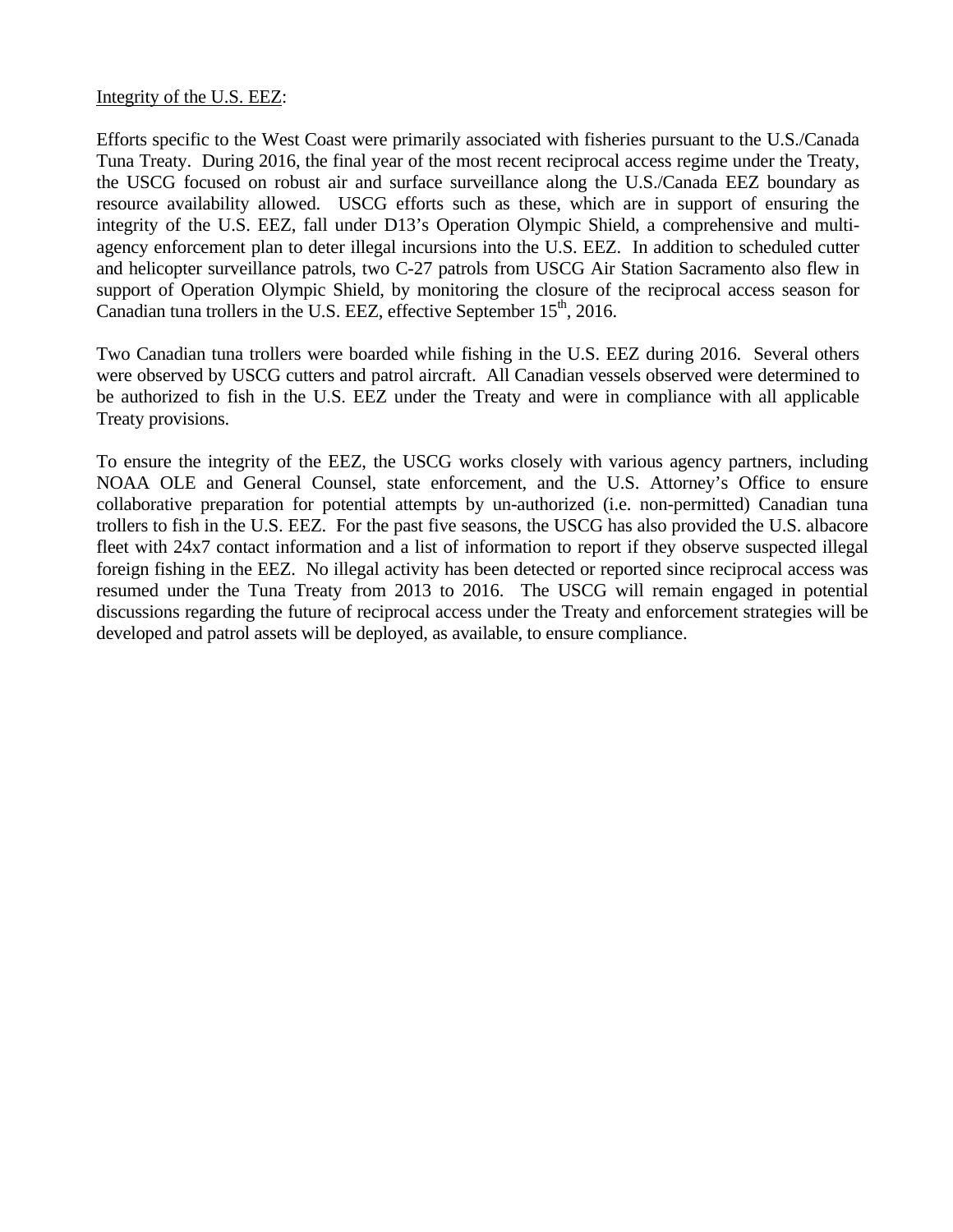#### **XI. COMMERCIAL AND RECREATIONAL FISHING VESSEL SAFETY**

One of the USCG's primary objectives during the PFMC process is to attempt to identify ways to improve the safety of all fishing activity, whether it is related to commercial or recreational trips; whether the fisheries are administered by the federal government, the states, or the tribes; and whether it takes place in the ocean or within navigable internal waters. In addition to USCG representation at the main PFMC table, multiple USCG personnel attend Council meetings in order to engage with stakeholders to answer questions, especially with regard to safety. USCG representatives are also available at similar venues throughout the year to collect information, provide advice, and pursue opportunities to enhance safety among the maritime community.

#### **Commercial Fishing Vessel Safety:**



**Commercial Fishing Vessel Lives Lost U.S.West Coast**

Figure 2 depicts a comparison of lives lost from West Coast commercial fishing vessels since 2005. Further details are below.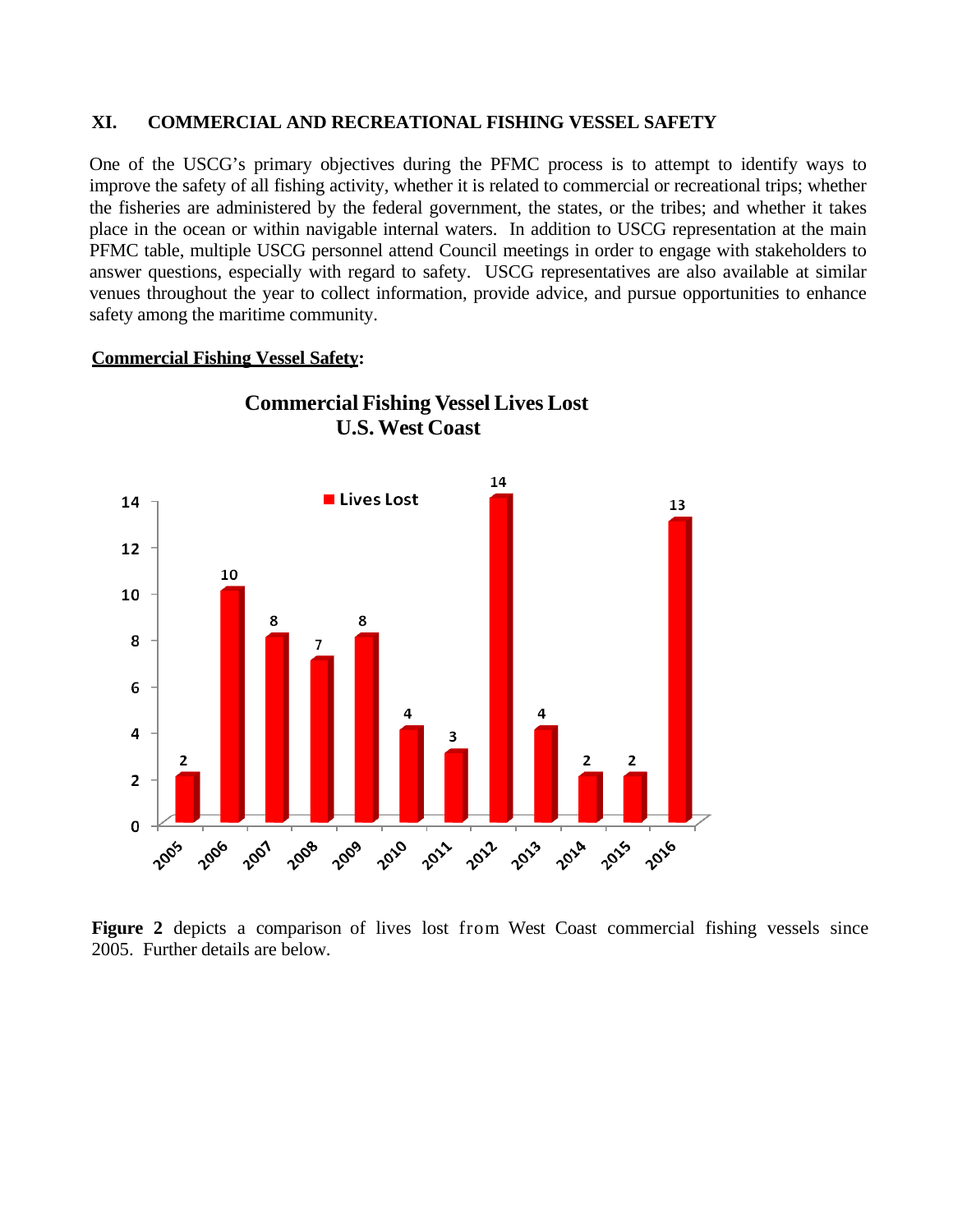Thirteen lives were lost in West Coast commercial fisheries during 2016, as described in the paragraphs below. The number of lives lost is above the average from the preceding ten year period (6.2 lives lost per year). The USCG remains diligent in efforts to determine contributing factors to past losses and steps are being taken to mitigate and reduce potential future losses.

On January  $19<sup>th</sup>$ , 2016, during the first weeks of the 2015-2016 Dungeness crab season, following a month-long delay to the start of the season, D13 received an EPIRB alert for the 40' crabber, F/V EAGLE III. An emergency broadcast was made, while a helicopter was launched from Air Station North Bend and a motor lifeboat was dispatched from Station Coos Bay. The vessel operator survived and later reported the vessel had struck the Coos Bay north jetty, where the vessel was originally located by USCG units. One deceased crewmember was recovered at the scene and two others were subsequently recovered in the following days.

On January 26<sup>th</sup>, Sector North Bend received a distress call from F/V SARA JO, another crabber, with three people on board, reporting a broken drive shaft while crossing the Coos Bay bar. Within minutes of the initial report, the Station Coos Bay bar tower reported the vessel had capsized. Two USCG helicopters and a Station Coos Bay motor lifeboat were launched, with the motor lifeboat quickly arriving on scene and recovering two survivors. The lifeboat then located and recovered a third crewmember, who was unresponsive and CPR was commenced. The crewmember was subsequently hoisted into a USCG helicopter for transport to a local hospital, where he was later confirmed to be deceased.

On February 26<sup>th</sup>, D11 received a SAR satellite signal approximately 15 miles west of Ventura Harbor. USCG Station Channel Islands, CGC BLACKFIN, and Air Station Los Angeles/Long Beach launched to the last known position of the F/V MISS JACINDA, a crabber, which had capsized and sank. One survivor was recovered while clinging to debris from the vessel. The vessel's operator was last seen inserting himself into the vessel's life ring. After a search for the operator, it was determined he had gone down with the vessel.

On March 23rd, Sector North Bend received multiple reports of a capsized fishing vessel near Buoy 5 between the Coos Bay bar jetties. Witnesses reported the 62' groundfish trawler F/V PATTY AJ listed to port while turning, then quickly rolled and capsized. A Good Samaritan recovered three of the four crewmembers, including one NOAA observer, and transported them to Charleston Marina to awaiting emergency medical personnel. Multiple USCG air and surface searches failed to locate the vessel's operator, who was last seen in the pilot house. Heavy weather and poor ocean conditions prevented access to the vessel's pilot house until independent contractors dove on the wreckage and recovered the deceased vessel captain on April  $10^{th}$ .

On May  $12<sup>th</sup>$ , a diver from urchin dive vessel, F/V JOSEFINA DOS, surfaced off the Channel Islands unconscious. A paramedic from the Santa Barbara Air Squadron attempted to resuscitate the diver, but was unsuccessful and the diver was pronounced deceased at the scene.

On May 15<sup>th</sup>, F/V STARBOUND, a 240' catcher/processor from Aleutian Spray Fisheries reported to Sector Puget Sound a crewmember fatality aboard the vessel while moored in Lake Union in Seattle. The crewmember had crawled under the deck plates and apparently came in contact with a switchboard. The individual was found deceased several hours later.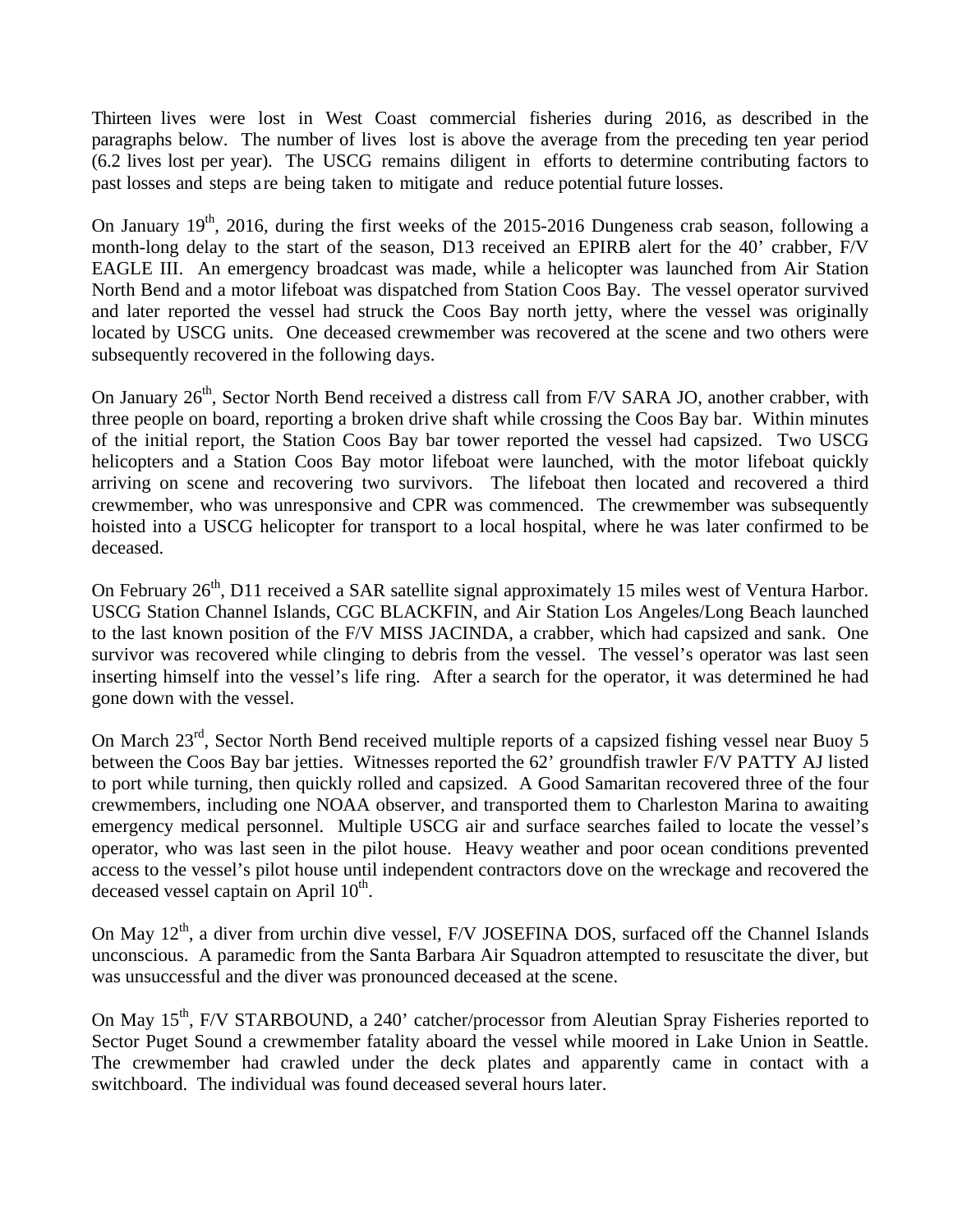Also on May  $15<sup>th</sup>$ , F/V HAPPY TRAILS was reported overdue from a salmon fishing trip in Monterey Bay. The vessel's last known position was searched and the owner and operator of the vessel was found the next day floating face-down and deceased.

On July 8<sup>th</sup>, Sector Columbia River received a notification from the F/V LADY VALERIE of a crewmember in the water at the Wilcox and Flegel fuel pier in Astoria. The crewmember fell between the vessel and the pier while not wearing a lifejacket. A helicopter from Air Station Astoria and a smallboat from Station Cape Disappointment, as well as two USCG aids to navigation vessels and Clatsop County marine unit were unable to recover the crewmember, who was believed to be deceased.

On October  $17<sup>th</sup>$ , following the report of a sheen in vicinity of the salmon troller F/V EVA U, while the vessel was moored, further investigation revealed the owner and operator of the vessel was deceased inside the vessel.

On November  $30<sup>th</sup>$ , a crewmember cleaning a tank aboard the F/V CAPE ELIZABETH, while the vessel was moored in Mazatlan, MX, was asphyxiated by fumes from gas-powered equipment operating within the space. F/V CAPE ELIZABETH is a participant in the deep water tuna fleet.

On December 5<sup>th</sup>, a Station Quillayute River crewmember who was flagged down in front of Quileute Marina to assist an unresponsive crewmember from a Quileute Tribal fishing vessel. The crewmember reportedly collapsed while commercially fishing on an aluminum skiff upriver. A second skiff had brought the crewmember to the marina. USCG personnel administered CPR until an ambulance arrived on scene and transferred the crewmember to a local hospital, where he was later reported deceased.

In addition to the losses of life, further examples of significant safety incidents on commercial fishing vessels are summarized below.



# **Significant Commercial Fishing Vessel Safety Incidents**

**Figure 3** depicts a summary of other types of significant safety incidents occurring on commercial fishing vessels during 2016. Further details are below.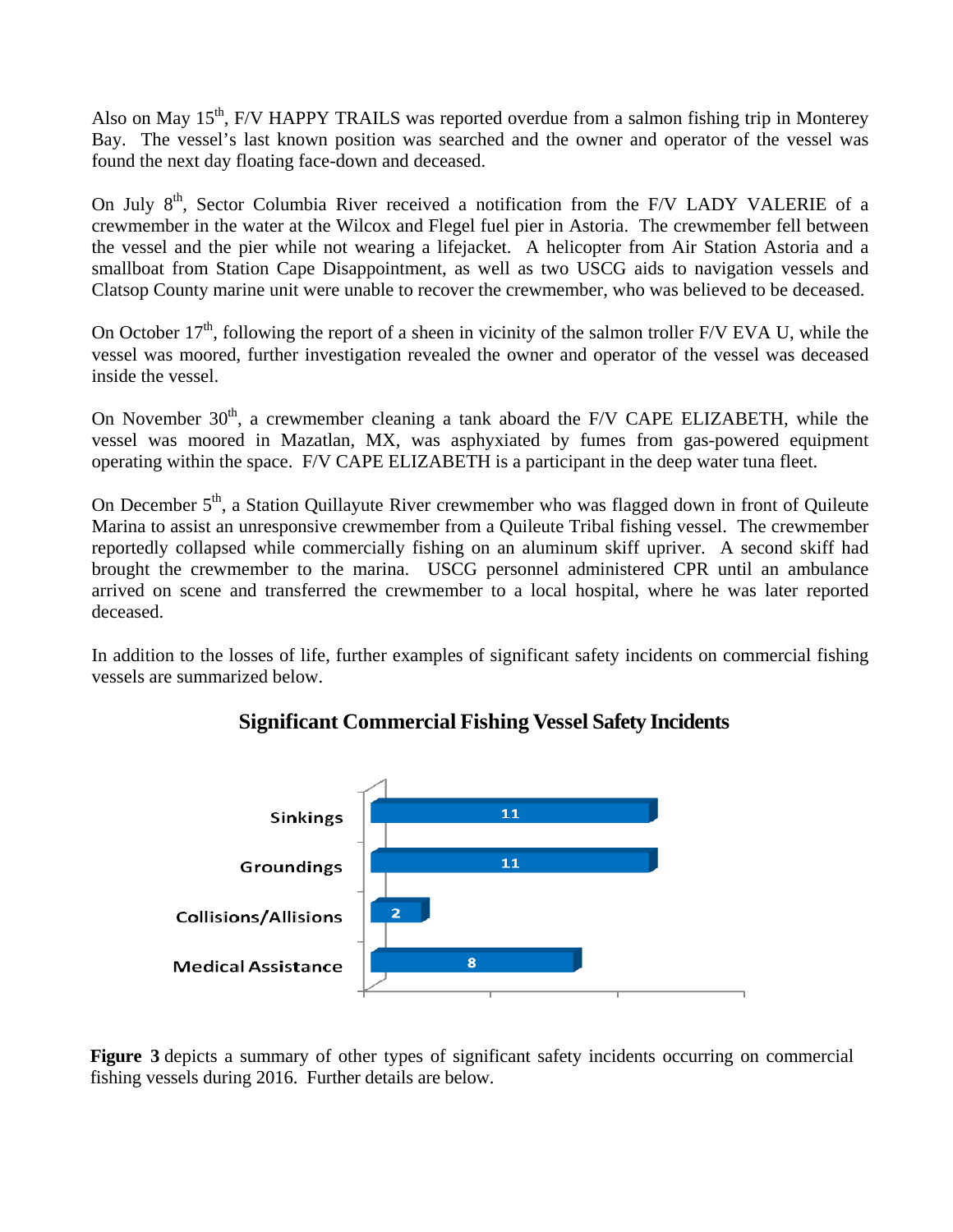- Sinkings: D11 and D13 units responded to eleven vessels sinking at sea, including one in Puget Sound, three off Washington, four off Oregon, and three off California. Twenty-three fishing vessel survivors were recovered, including one NOAA observer, while seven lives were lost in the sinkings of the F/V EAGLE III, F/V SARA JO, F/V JACINDA, F/V PATTY AJ, and F/V HAPPY TRAILS, described above. USCG units responded to or received reports of four additional vessels sinking at piers in port, with none involving personnel injuries.
- Groundings: D11 and D13 units responded to eleven vessel groundings, including two in Puget Sound, four off Washington, three off Oregon, and two off California. Twenty-nine fishing vessel survivors were recovered, with one receiving a MEDEVAC with non-life threatening injuries.
- Collisions/Allisions: D13 units responded to two collisions, one in Puget Sound between a commercial fishing vessel and a recreational vessel and one off the Columbia River involving two commercial fishing vessels. A total of six crewmembers, including one NOAA observer, were on the involved vessels.
- Medical Assistance / MEDEVAC: D11 and D13 units responded to eight separate incidents involving significant injuries to fishing vessel crewmembers requiring medical assistance or MEDEVAC. Three were from injuries sustained during vessel operations and five were due to medical conditions, one of which involved a foreign crewmember from a Canadian tuna troller operating 180 nautical miles off SW Washington.
- Significant Response: D13 coordinated one particularly notable rescue of a commercial fishing vessel off the Central Oregon coast during early March 2016. A 30' crabber with three people on board lost power when a rogue wave crashed through its windshield during an historic storm, involving 25-30 foot seas and heavy winds. A lifeboat from Station Depoe Bay towed the vessel for over twenty-four hours before the seas calmed enough to enable the vessel to be towed into port with all personnel arriving safely.

These incidents from 2016, as well as past incidents involving vessel losses and losses of life in commercial fisheries, make clear the hazards in the fishing industry are not isolated to a particular fishery or gear type or a specific geographic area or time of year. The USCG is constantly working to identify trends and take preventive actions in fisheries where incidents occur more frequently; as well as taking steps to attempt to improve the overall safety of the industry.

2016 boarding statistics indicate approximately 26% of commercial fishing vessels boarded had some type of discrepancy involving safety gear carriage requirements or other federal safety regulations (down from 30% in 2015). The rate of vessels with fishing vessel safety discrepancies when boarded subsequent to search and rescue cases, per standard USCG protocol, was 25% (down from 50% in 2015). Approximately 17% of commercial fishing vessels boarded either had their voyages terminated at sea or were issued a Captain of the Port Order during a post-SAR boarding in port for existence of especially hazardous conditions. Especially hazardous conditions, which are defined in Section 46 of the Code of Federal Regulations, can include conditions such as the lack of adequate immersion suits, lack of adequate firefighting equipment, and other conditions having the possibility of presenting an immediate threat to a vessel and its crew. The USCG very carefully considers all circumstances related to the potential termination of a vessel's voyage and issuance of a Captain of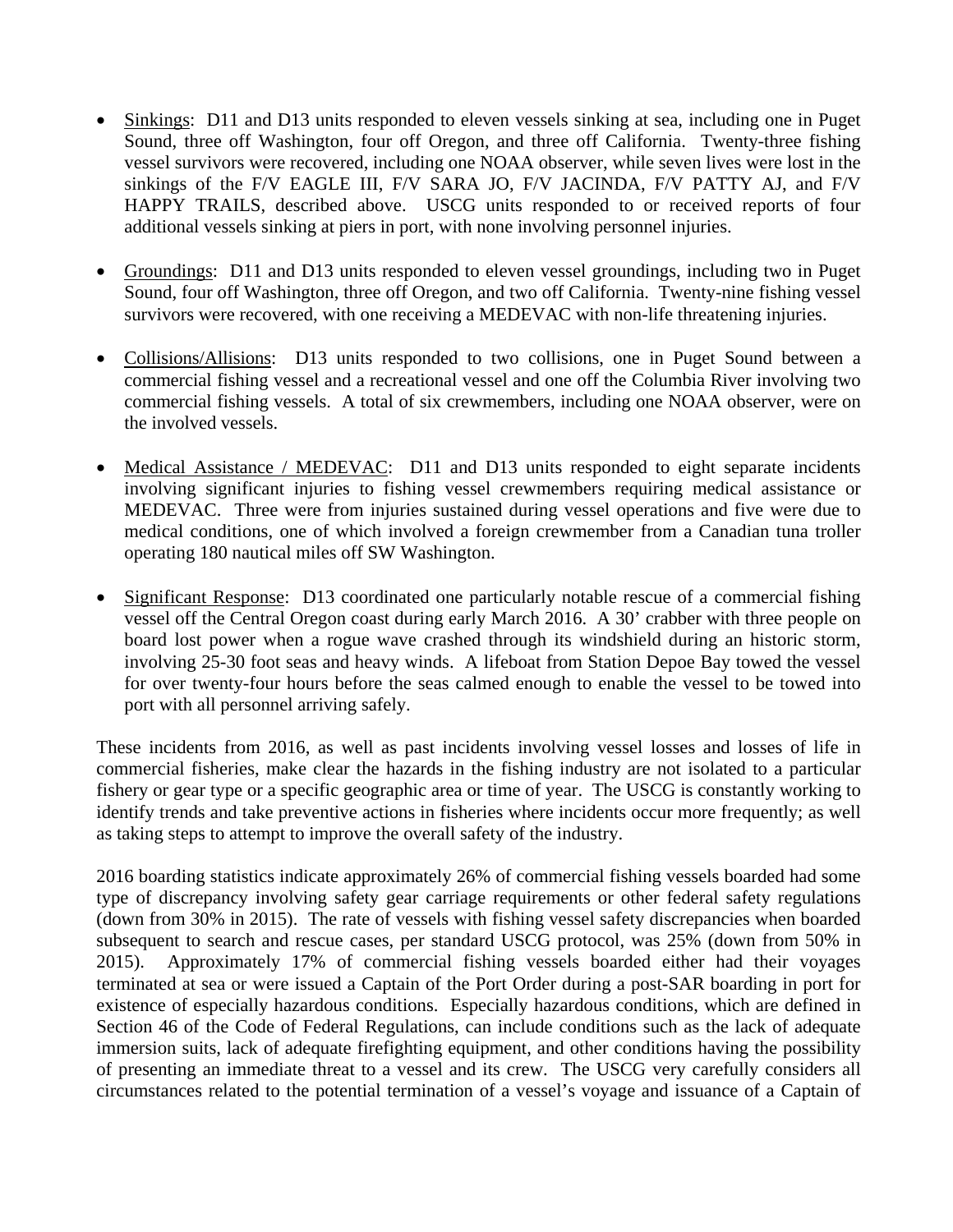the Port Order. The final decision will only be made by the cognizant District Commander or a senior officer to whom the authority has been delegated. Following the termination of a vessel's voyage and issuance of a Captain of the Port Order, the vessel's operator must correct the discrepancies noted and receive permission from the USCG Captain of the Port prior to getting underway again.

Examples of USCG initiatives to enhance the overall safety of commercial fisheries are described below:

## Coast Guard and Maritime Transportation Act rulemaking:

- As noted in the 2015 USCG report to the PFMC, starting in October 2015, mandatory dockside safety examinations became required for certain commercial fishing vessels, including: vessels operating outside 3 nautical miles from the baseline, vessels carrying more than 16 individuals on board regardless of where the vessel is operating, and vessels, engaged in the Aleutian Trade. As previously reported to the PFMC and its constituents, this requirement was mandated by the Coast Guard Authorization Act of 2010 and the Coast Guard and Maritime Transportation Act of 2012. The new regulations require a USCG commercial fishing vessel safety examination to be completed at least once every 5 years. Having a current safety examination may reduce the extent and time boarding officers will examine safety and survival equipment, which have been determined to be in compliance at the time of the dockside examination. However, successful completion of an exam will not limit boardings for fisheries enforcement purposes.
- Also as mandated by the Coast Guard Authorization Act of 2010 and the Coast Guard and Maritime Transportation Act of 2012, the USCG initiated the Alternate Safety Compliance Program (ASCP) on vessels over 50' in length and 25 years old. The ASCP was subsequently suspended and the Coast Guard has temporarily replaced it with Voluntary Safety Initiatives and Good Marine Practices, implemented in January 2017.

Further details, as well as updates on the Coast Guard and Maritime Transportation Act rulemaking and other important commercial fishing vessel safety information are available at:

### [www.fishsafewest.info](http://www.fishsafewest.info/)

Navigational Safety: In addition to verifying the status of safety gear during at-sea boardings, USCG units also place a significant emphasis on ensuring compliance with Rule 5 of the International Rules of the Road, which requires all vessels to maintain an appropriate bridge watch or lookout. Not maintaining a bridge watch has been identified as a contributing factor to several vessel accidents at sea. For example, the report of investigation from the December 2015 sinking of the F/V NORN off Northwest Washington was completed during 2016 and failure to maintain a proper lookout was identified as a contributing factor to the casualty. The report recommended West Coast USCG units conduct focused offshore boardings on small commercial fishing vessels to ensure and compel adherence to maintaining a lookout while underway.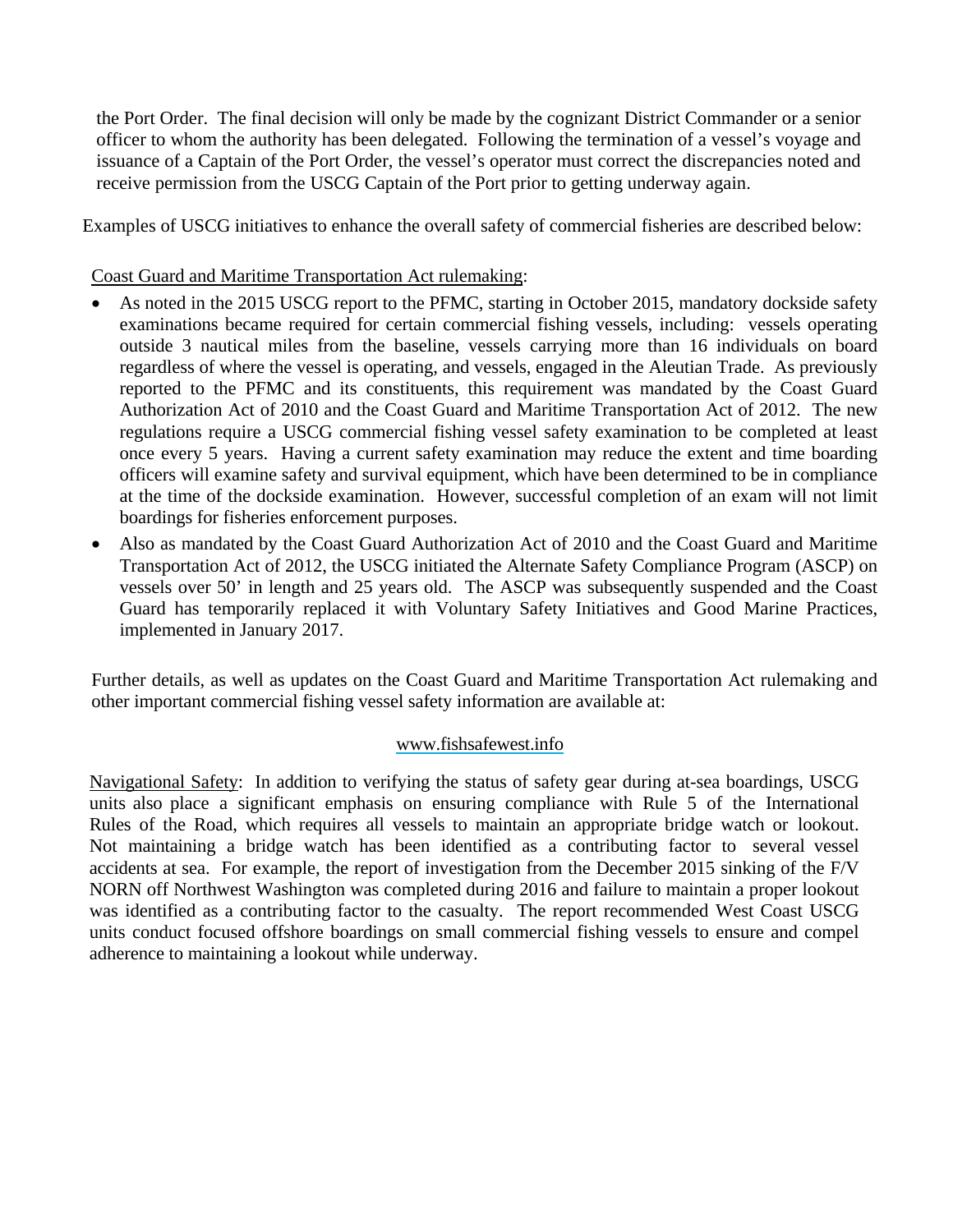Observer Safety: USCG fishing vessel safety personnel also work closely with the West Coast Groundfish Observer Program to identify safety concerns on vessels carrying observers. USCG personnel are involved in drill conductor classes and other outreach opportunities to promote at-sea safety, as has been the case for over a decade. USCG fisheries enforcement and commercial fishing vessel safety staff have also worked with NOAA to develop a standard protocol for observers to report to enforcement personnel regarding vessel safety concerns. The USCG has a close working relationship with NOAA OLE, which shares information regarding observer debriefings after fishing vessel deployments, which result in observations of suspected safety or MARPOL violations requiring potential follow up by the USCG.

## **Recreational Fishing Vessel Safety:**



**Significant Recreational Fishing Vessel Safety Incidents**

Figure 4 depicts a summary of significant recreational fishing vessel safety incidents, including fatalities.

Recreational boaters fishing in ocean waters off the West Coast face the same dangers inherent in operating within the coastal environment as their commercial vessel counterparts. The incidents illustrated in the chart above and further described below involve private pleasure vessels, as well as charter vessels required to be inspected by the USCG and licensed by the states. Similar to efforts being made to improve the safety of commercial fisheries, every Coast Guard District has a Recreational Boating Safety program focused on enhancing the safety of recreational boaters, including those engaged in fishing.

- Fatalities: Six deceased individuals were recovered from vessels engaged in recreational fishing during 2016:
	- On April  $18<sup>th</sup>$ , Sector North Bend received a report of two people in the water from a capsized 12' recreational fishing vessel in the Salmon River, north of Lincoln City, OR. A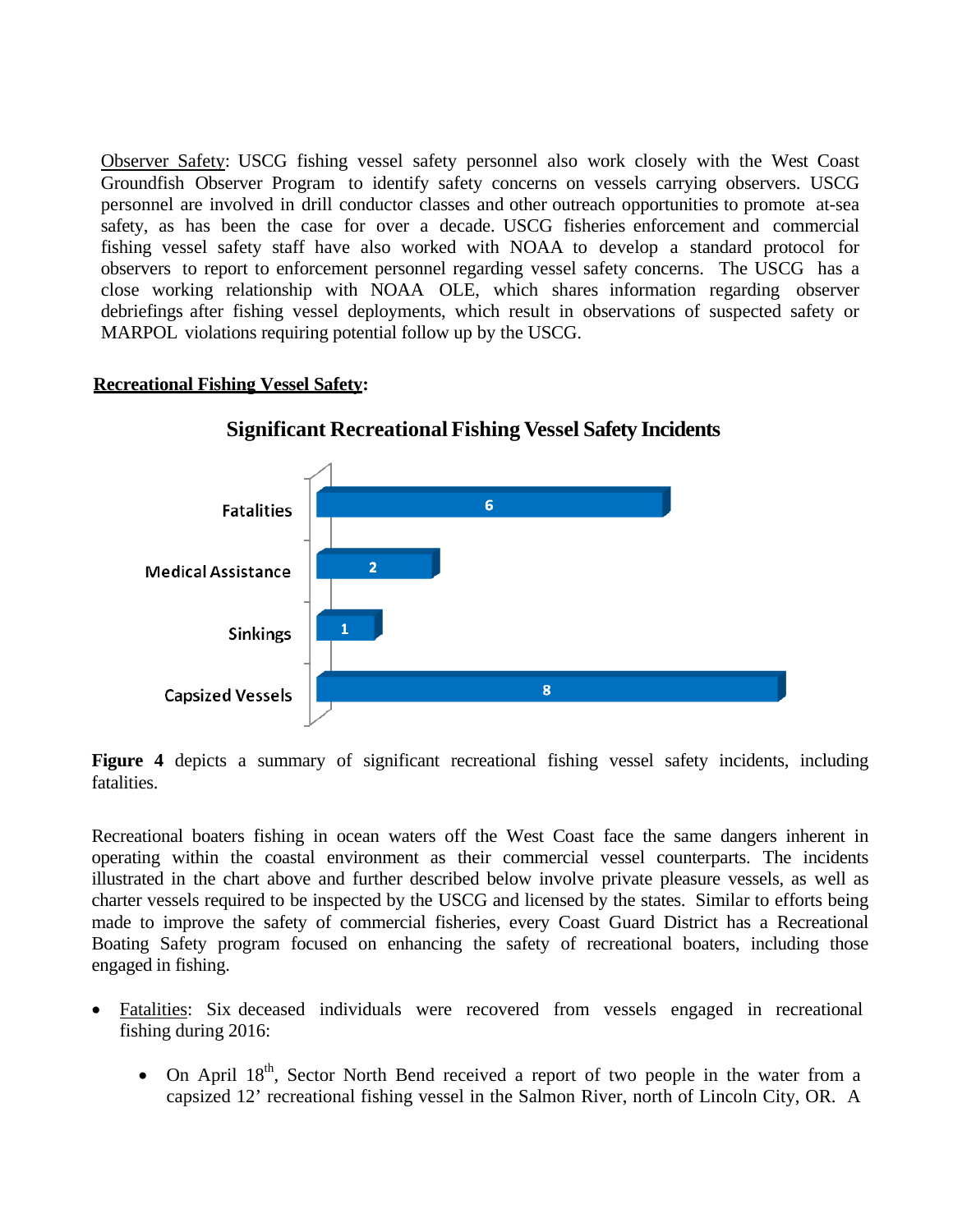USCG helicopter hoisted a female survivor who had made her way to a nearby cliff. A Lincoln City Fire Department jet ski recovered a deceased male from the water at the scene of the vessel capsizing. The female survivor said the pair were transiting offshore to engage in recreational crabbing.

- On August  $18<sup>th</sup>$ , Sector Puget Sound received a call from a Good Samaritan reporting an overturned 22' recreational fishing skiff off the coast north of La Push, WA. The Good Samaritan recovered one of the two passengers, while an Air Station Port Angeles helicopter and a motor lifeboat from Station Quillayute River responded to the scene. The helicopter's rescue swimmer was able to locate the second person under the capsized hull of the vessel in the surf zone, but was unable to retrieve him. The 74 year old male was later recovered deceased.
- On September  $24<sup>th</sup>$ , Sector North Bend received a report of a capsized vessel which had been transiting outbound from Bandon, OR, to engage in recreational crabbing. A helicopter from USCG Air Station North Bend recovered two deceased individuals from the water and a third deceased man was later recovered by Bandon Police from the rocks on a jetty.
- On November  $10^{th}$ , 2016, Sector San Diego received a report of a capsized vessel near La Jolla, CA. San Diego lifeguards responded to the scene, rescuing four of the five people from the water. After several days of USCG air and surface search efforts, the unaccounted for person was found deceased.
- Capsized Vessels: D13 and D11 units responded to eight capsized recreational fishing vessels during 2016, four of which were described in the 'Fatalities' section above. In addition to the two survivors recovered from capsized recreational fishing vessels described above, per below, eleven additional survivors were recovered from capsized recreational fishing vessels during the year:
	- On March  $19<sup>th</sup>$ , four survivors were rescued from a capsized recreational fishing vessel off Newport, OR, by a motor lifeboat from Station Yaquina Bay. The individuals were transported to a local hospital to be treated for minor injuries.
	- On April 8<sup>th</sup>, Sector Puget Sound received a MAYDAY broadcast stating a vessel had an onboard emergency in the vicinity of Makah Bay. An airborne USCG helicopter was diverted to respond, in addition to a motor lifeboat from Station Neah Bay. The motor lifeboat recovered all three people from the then capsized 21' recreational fishing vessel. The survivors were transported to emergency medical personnel and were treated for mild hypothermia.
	- On April  $11<sup>th</sup>$ , a rescue swimmer was deployed from a USCG helicopter out of Air Facility Newport, OR, after the helicopter's crew spotted a man sitting on the overturned hull of his 16' recreational fishing vessel a mile west of the Devils Punchbowl State Natural Area. The survivor was safely recovered uninjured.
	- On August  $27<sup>th</sup>$ , Station Umpqua River responded to a six-year-old boy and his grandfather and father whose 21' recreational fishing vessel capsized after it ran out of fuel off Reedsport, OR. The grandfather and father were recovered by a USCG motor lifeboat, but the young boy was unable to be recovered by a USCG swimmer due to debris under the overturned vessel. After spending approximately thirty minutes in the water, a diver from Bandon Fire Department's Dive Team recovered the boy and administered CPR. The boy later recovered in a local hospital.